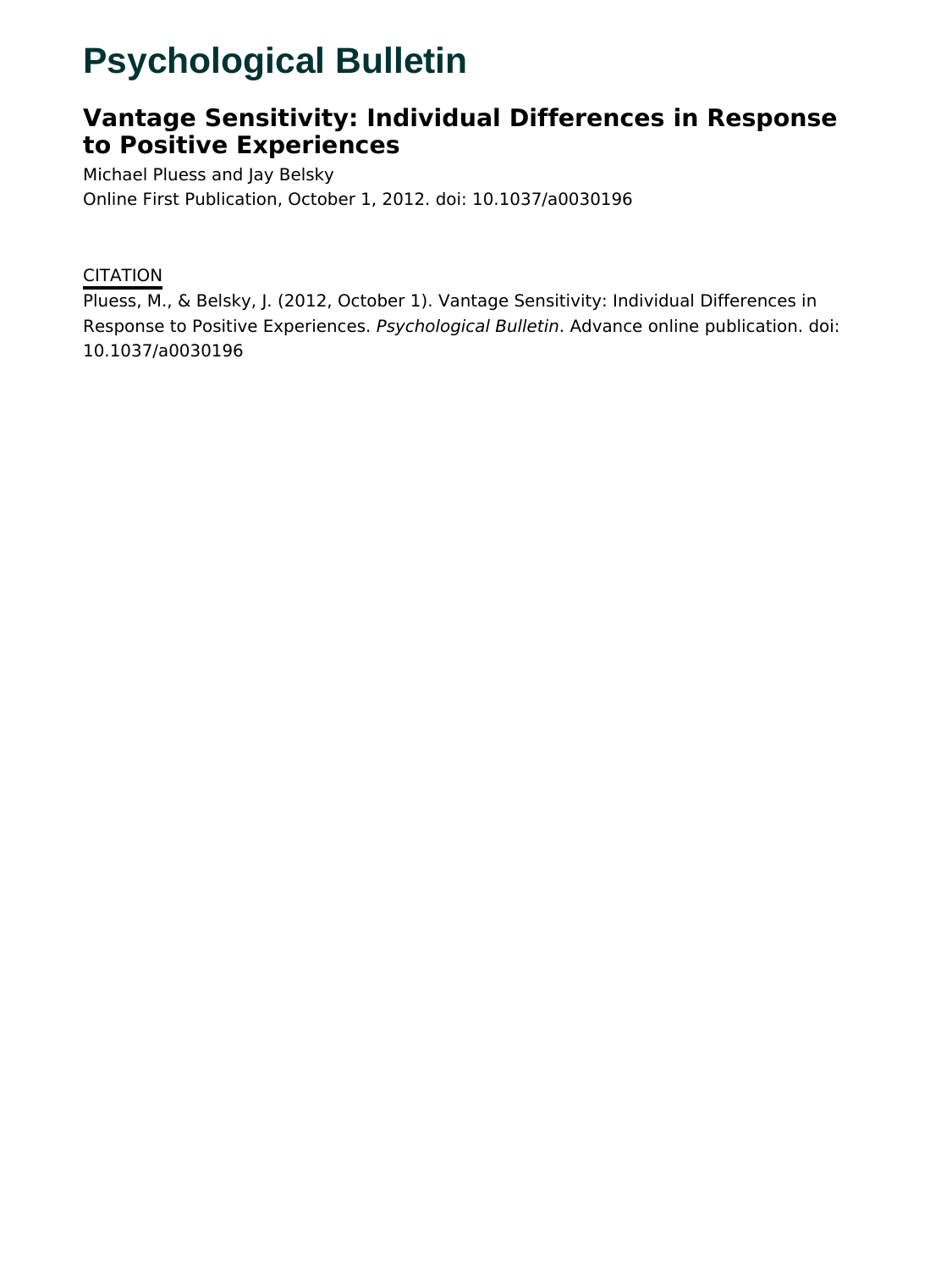### Vantage Sensitivity: Individual Differences in Response to Positive Experiences

Michael Pluess King's College London

Jay Belsky University of California, Davis; King Abdulaziz University; and Birkbeck University of London

The notion that some people are more vulnerable to adversity as a function of inherent risk characteristics is widely embraced in most fields of psychology. This is reflected in the popularity of the diathesis-stress framework, which has received a vast amount of empirical support over the years. Much less effort has been directed toward the investigation of endogenous factors associated with variability in response to *positive* influences. One reason for the failure to investigate individual differences in response to positive experiences as a function of endogenous factors may be the absence of adequate theoretical frameworks. According to the differential-susceptibility hypothesis, individuals generally vary in their developmental plasticity regardless of whether they are exposed to negative or positive influences—a notion derived from evolutionary reasoning. On the basis of this now well-supported proposition, we advance herein the new concept of *vantage sensitivity*, reflecting variation in response to exclusively positive experiences as a function of individual endogenous characteristics. After distinguishing vantage sensitivity from theoretically related concepts of differential-susceptibility and resilience, we review some recent empirical evidence for vantage sensitivity featuring behavioral, physiological, and genetic factors as moderators of a wide range of positive experiences ranging from family environment and psychotherapy to educational intervention. Thereafter, we discuss genetic and environmental factors contributing to individual differences in vantage sensitivity, potential mechanisms underlying vantage sensitivity, and practical implications.

*Keywords:* vantage sensitivity, positive psychology, differential susceptibility, diathesis-stress, geneenvironment interaction

The notion that individuals often vary in their response to the same experience is widely appreciated in most subfields of psychology. In clinical and developmental psychology, there is an especially rich history of research aimed at investigating individual characteristics that predict differences in response to environmental influences (e.g., Garmezy, 1991; Luthar, 2006; Masten & Obradović, 2006; Rutter, Moffitt, & Caspi, 2006; Werner, 1997). Most such work is based, to varying degrees, on psychopathology and problematic development, thereby resulting in a focus on *vulnerability* to *adversity*. In fact, many of today's established concepts and models in psychology derive from or are influenced by a long history of empirical research on psychopathology and the treatment thereof. Appreciation of this disproportionate psychopathological bias in so much psychological theory and research

We would like to express special appreciation to Stephen Manuck for providing us with the term *vantage sensitivity*.

stimulated the emergence of the subfield of positive psychology at the beginning of this millennium (Seligman & Csikszentmihalyi, 2000). In consequence, the last decade has witnessed an outpouring of positive psychology research focused specifically on the investigation of optimal human functioning (Linley, Joseph, Harrington, & Wood, 2006; Lopez & Snyder, 2011; Seligman, 2011; Seligman, Steen, Park, & Peterson, 2005).

Though appreciated by many, positive psychology is not without its critics. Indeed, it has been chastised for pursuing a rather simplistic agenda while failing to acknowledge individual differences in its application (Gable & Haidt, 2005; Held, 2004; Lazarus, 2003). Whereas most subfields of psychology have a long history of investigating factors associated with variability in response to a variety of influences, research with a focus on positive psychology often appears based on the implicit assumption that positive influences will benefit most, if not all, individuals to the same degree. Nevertheless, variability in response to positive influences is ubiquitous. It can be easily observed, for example, that some children excel academically in a supportive educational environment, whereas other children do not, or at least not to the same degree. Similarly, not all children appear to achieve the same socioemotional maturity when growing up in a warm and supportive family environment.

Besides these simple examples of individual differences in benefit derived from positive environmental experiences and exposures, one can also consider variation in the effects of formal psychological interventions (e.g., Dinkel et al., 2012; Forbes et al.,

Michael Pluess, Institute of Psychiatry, King's College London, London, United Kingdom; Jay Belsky, Human and Community Development, University of California, Davis; Department of Special Education, King Abdulaziz University, Jedda, Saudi Arabia; and Department of Psychological Sciences, Birkbeck University of London, London, United Kingdom.

Correspondence concerning this article should be addressed to Michael Pluess, Social, Genetic, and Developmental Psychiatry Centre, Institute of Psychiatry, King's College London, Box Number PO80, London SE5 8AF, United Kingdom. E-mail: michael.pluess@kcl.ac.uk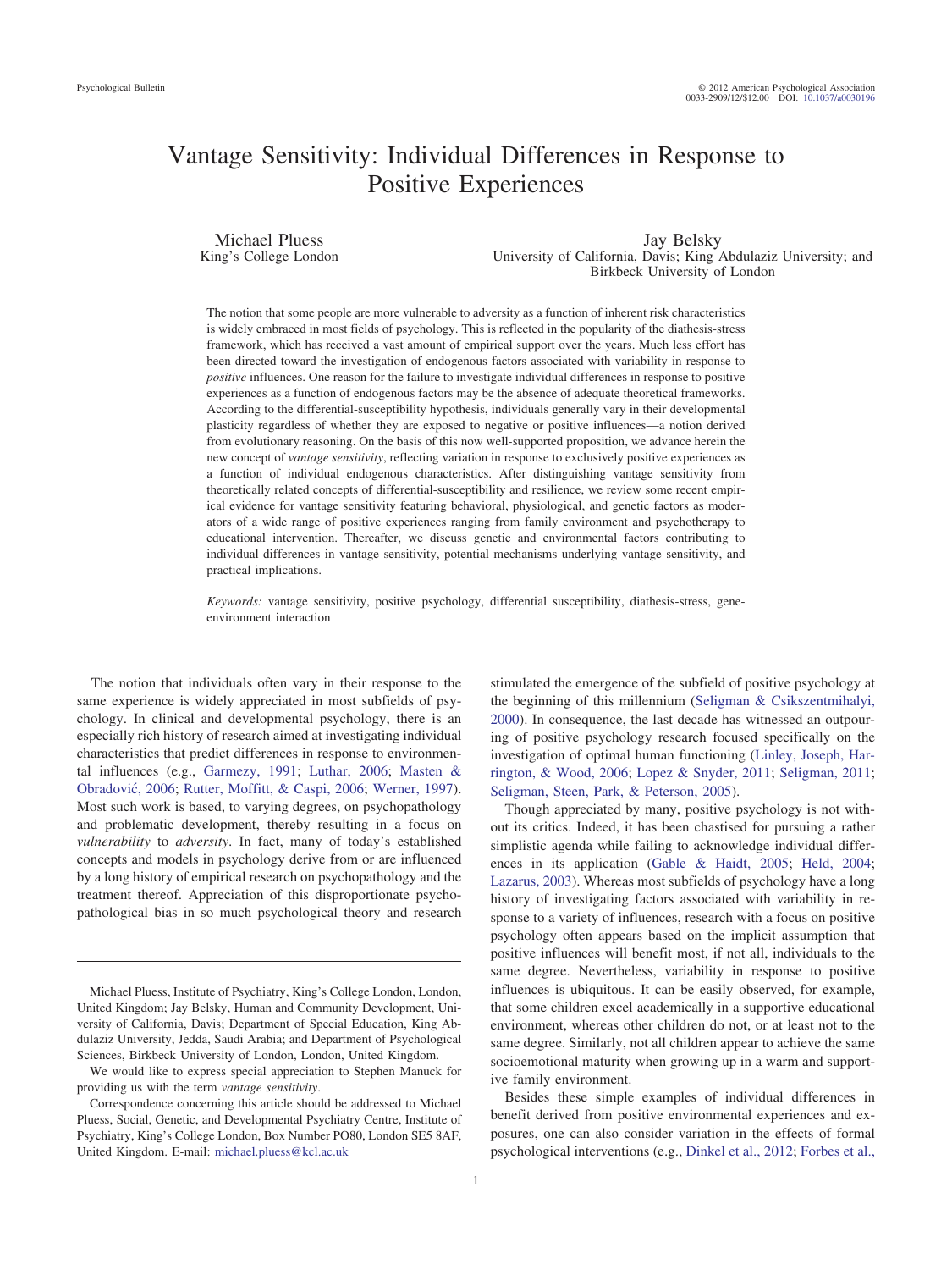2012). After all, even the most generally efficacious treatments benefit some individuals more than others (e.g., DeRubeis et al., 2005; Ginsburg et al., 2011; Kennard et al., 2006). Although variability in response to treatment is generally appreciated in the literature and nonresponse is routinely assessed in evaluations of psychological interventions, the notion that individuals differ fundamentally in their general responsivity *due to endogenous factors* rather than others—perhaps most especially fidelity of treatment—is rarely considered and therefore rarely investigated, except perhaps on a post hoc basis.

Conceivably, one important reason psychological research generally fails to entertain, or at least systematically examine, variability in response to positive experiences as a function of endogenous factors— beyond perhaps severity of disturbance—is due to the absence of theory stipulating that such should be the rule rather than the exception. It is the principal purpose of this article to address this lacuna. After introducing a new concept pertaining to variability in response to positive influences— derived from differential-susceptibility reasoning (Belsky & Pluess, 2009a)—we propose specific new terminology before highlighting conceptual differences between the new concept and both differential susceptibility and resilience. We then review recent empirical evidence consistent with the proposed framework. After subsequently addressing issues related to determinants and mechanisms of variability in response to positive experiences, we conclude by suggesting potential practical applications of the new concept.

#### **From Diathesis-Stress to Differential Susceptibility**

The dominant role that *diathesis-stress* thinking has played in much psychological research (Monroe & Simons, 1991; Zuckerman, 1999) no doubt accounts in part for the dearth of theoretical models addressing variation in response to putatively positive environmental experiences and exposures, a point Belsky and Pluess (2009a) recently made in this journal. The diathesis-stress framework presumes that some individuals are more vulnerable to the *adverse* effects of *negative* experiences and exposures than others due to some endogenous "vulnerability" characteristic (e.g., negative emotionality, "risk gene"). Even if numerous empirical findings in many areas of inquiry prove consistent with diathesisstress thinking (e.g., Belsky, Hsieh, & Crnic, 1998; Caspi et al., 2003; Cummings, El-Sheikh, Kouros, & Keller, 2007), it must be acknowledged that this widely embraced framework has nothing to say about variation in response to putatively positive experiences. In fact, diathesis-stress reasoning suggests—at least implicitly that there should be no differences between vulnerable and resilient individuals in the absence of adversity.

Recently, an alternative model of environmental action has been advanced—*differential susceptibility*—which is not restricted to negative effects of contextual adversity (Belsky, 1997, 2005; Belsky, Bakermans-Kranenburg, & van IJzendoorn, 2007; Belsky & Pluess, 2009a). It shares with an independently developed and more mechanistically focused complementary model, *biological sensitivity to context* (Boyce et al., 1995; Boyce & Ellis, 2005), the view that some individuals are disproportionately susceptible to both positive *and* negative developmental experiences and environmental exposures (Ellis, Boyce, Belsky, Bakermans-Kranenburg, & van IJzendoorn, 2011). Whereas these frameworks have been recently referred to as *neurobiological susceptibility* (Ellis et al., 2011), for the sake of consistency with our previous work (Belsky et al., 2007; Belsky & Pluess, 2009a, 2009b), and given its now widespread adoption, we employ the terminology of differential susceptibility throughout this article.

Whatever terminology is employed, the theoretical framework in question regards more susceptible individuals as not just especially "vulnerable" to adversity, but more generally "developmentally plastic" or "malleable" (Belsky & Pluess, 2009b; Boyce & Ellis, 2005; Ellis et al., 2011). Thus, many of those whom the diathesis-stress framework considers disproportionately likely to be adversely affected by negative experiences and exposures may *also* be disproportionately likely to *benefit* from *supportive and enriching* ones. In other words, differential-susceptibility thinking encompasses both the "dark side" of environmental susceptibility, which refers to response to negative experiences, and what Bakermans-Kranenburg and van IJzendoorn (2011) have labeled the "bright side" or response to positive experiences and exposures (see also Homberg & Lesch, 2011).

Importantly, the differential-susceptibility framework—like that of biological sensitivity to context—is based on evolutionary reasoning rather than on clinical or other insights regarding origins of psychopathology. One of the most basic assumptions of many behavioral scientists is that humans are developmentally plastic, shaped in a myriad of ways by their developmental experiences. This is so whether one is an extreme environmentalist or a behavior geneticist appreciating the importance of nonshared environmental influences (Plomin & Daniels, 1987). What evolutionary thinking brings to this perspective is the view that such developmental responsiveness evolved in the service of reproductive fitness, the successful dispersion of genes in future generations (Belsky, Steinberg, & Draper, 1991). Implicit if not explicit in both evolutionary and nonevolutionary approaches to developmental plasticity is the assumption that response to early environmental influence serves to fit the organism to the environment in which it would seem most likely to find itself as it develops. Whereas evolutionists emphasize fit in terms of survival and reproduction, others conceptualize such developmental programming in mentalor physical-health terms.

What evolutionary-minded thinkers, like financial investors, are highly appreciative of, however, is that the future is inherently uncertain. As such, future environmental conditions for which developmental plasticity might have prepared an individual could end up being rather different than anticipated. Hence, and as stipulated by differential-susceptibility reasoning, natural selection should have shaped individuals to differ in their degree of susceptibility to environmental conditions. That way, the negative consequences of a discrepancy or mismatch between anticipated and eventual environment would affect predominately those individuals who are more susceptible to environmental influences (i.e., those with a higher degree of developmental plasticity), but not those generally less susceptible. This could be particularly beneficial if such interindividual variation in developmental plasticity occurred within families, as siblings varying in susceptibility would essentially provide "insurance" for each other—and their parents vis-à-vis their inclusive fitness prospects (Belsky, 2005).

However logical such an analysis appears, we should make clear, as Ellis and associates (Ellis et al., 2011) recently have, that there remains uncertainty about the evolutionary dynamics of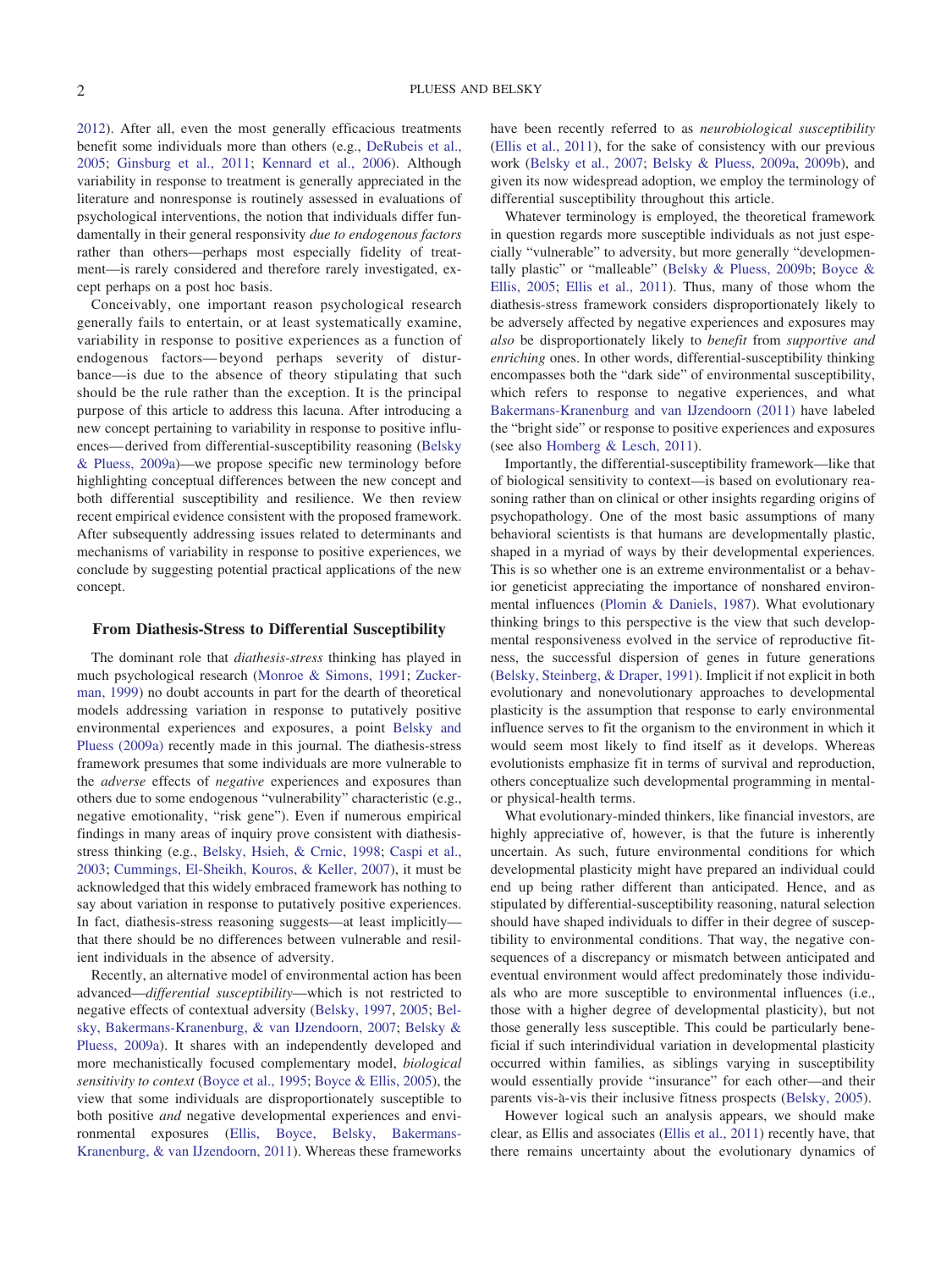differential susceptibility. Alternative models have been advanced to explain how variation in plasticity might evolve, some highlighting the bet hedging just described, some conditional versus alternative strategies, and some frequency dependent selection. The issues involved, however, are beyond the scope of this review.

Evolutionary reasoning should also be considered regarding the understanding of what "positive" means. The distinction between negative and positive outcomes and environments, though shared by many within a society and in some cases also across different societies, may not be particularly relevant from an evolutionary perspective: "The idea that any form of phenotypic variation in and of itself is necessarily positive or negative is an anathema to biology" (Cameron et al., 2005, p. 846). What many conceptualize as manifestations of "nonoptimal" development (e.g., insecure attachment, aggression, risk-taking, early sexual debut), then, evolutionary-minded thinkers regard as potential alternative tactics for dispersing genes across generations and thereby enhancing reproductive fitness under the ecological conditions that give rise to them. In view of the fact that environments can and do change over time, however, what was once a fitness-enhancing characteristic at one point in time may undermine fitness at another point in time.

In light of the claim that, from an evolutionary perspective, we should expect individual differences in developmental plasticity, we make the case here that substantial variation in response to positive experiences should also be the norm. We derive this theoretical conclusion from the differential-susceptibility claim that individuals vary generally in the extent to which they are affected by both (commonly regarded) negative *and* positive environmental experiences and exposures. Before reviewing empirical evidence substantiating the proposition that some individuals are disproportionately susceptible to the benefits of positive environmental influences, we propose new terminology for such variability in response to positive experiences, making clear that while related to differential susceptibility, it is not the same as it.

#### **From Differential Susceptibility to Vantage Sensitivity**

Since our 2009 review, ever more evidence consistent with the differential-susceptibility hypothesis has emerged (e.g., Clasen, Wells, Knopik, McGeary, & Beevers, 2011; Dick et al., 2011; Poehlmann et al., 2011; Wetter & El-Sheikh, 2012), so much so, in fact, that a special section of the journal *Development and Psychopathology* was devoted recently to this topic, edited by Ellis and Boyce (2011), authors of the *Biological Sensitivity to Context* framework (Boyce & Ellis, 2005), which is closely related to differential susceptibility (Belsky, 1997, 2005; Belsky & Pluess, 2009a), as mentioned earlier. Intriguingly, some of the most recent work informed by differential-susceptibility thinking involves experiments designed to evaluate the beneficial effects of interventions intended not just to address the "dark side" by ameliorating problematic functioning (e.g., Eley et al., 2012) but also the "bright side" by promoting explicitly positive functioning (e.g., Cassidy, Woodhouse, Sherman, Stupica, & Lejuez, 2011). Because such work does not address the diathesis-stress concepts of *risk* and *resilience*, and because it is difficult to identify the linguistic converse of "vulnerability" (Belsky & Pluess, 2009a)—that is, a word that captures the notion that some are more likely than others to benefit from environmental support and enrichment—it is clear that new terminology is called for. Especially important to note in this regard is that the terms *protection* and *buffering* commonly used in the vulnerability-resilience literature to denote the positive consequence of *not* succumbing to an adverse experience do not fit the "bright side" of the differential-susceptibility framework. As it turned out, the only term that Belsky and Pluess (2009b) could identify—in tongue-and-cheek fashion—to characterize those disproportionately likely to benefit from positive experiences and exposures was "lucky." And this was after asking speakers of diverse languages, including French, German, Italian, Chinese, Czech, Spanish, Korean, and Polish, whether there was a word or term in their native tongue that captured the "bright side" of differential susceptibility. The fact that there did not seem to be such a term in any of these languages raised the intriguing possibility that one reason variability in response to positive—as opposed to negative— experiences went unnoticed, or at least unheralded, for so long was that we simply lack terminology to direct attention to it.

Recently, Manuck and associates (Manuck, 2011; Sweitzer et al., 2012) introduced the term *Vantage Sensitivity* to characterize the "bright side" of differential susceptibility and more generally variability in response to positive experiences. *Vantage* is short for *advantage*, but in addition to implying benefit, gain or profit, it is also defined as "a position, condition, or opportunity that is likely to provide superiority or an advantage" (Houghton Mifflin, 2000). In Manuck's own words (S. B. Manuck, personal communication, January 18, 2011), *vantage* "bespeaks a position conferring advantage, benefit or gain, without bearing the singularity of a particular advantage." We embrace and promote the term vantage sensitivity to describe the notion that some individuals are more sensitive and positively responsive to the environmental *ad*vantages to which they are exposed. These advantages may take the form of security of attachment derived from sensitive parenting, academic achievement resulting from high-quality child care, prosocial behavior due to supportive friendship networks, and life satisfaction stemming from positive life events, as well as sense of efficacy following psychotherapy, to name just a few possibilities.

We propose the following concepts to characterize variability in response to positive experiences: (a) *vantage sensitivity* reflects the general proclivity of an individual to benefit from positive and presumptively well-being- and competence-promoting features of the environment, just as *vulnerability* depicts the tendency to succumb to negative effects of adversity in the diathesis-stress framework; (b) the degree of *vantage sensitivity* is a function of the presence of *vantage-sensitivity factors* (i.e., promotive factors), just as *vulnerability/risk factors* increase vulnerability to negative effects of adversity in the diathesis-stress framework; (c) *vantage resistance* describes the failure to benefit from positive influences, just as *resilience* characterizes resistance to negative effects of adversity in the diathesis-stress framework; and (d) the degree of *vantage resistance* is a function of the presence of *vantageresistance factors* or absence of *vantage-sensitivity* ones, just as *protective factors* increase resilience to negative effects of adversity in the diathesis-stress framework. In summary, *vantagesensitivity factors* increase *vantage sensitivity* to the *beneficial effects* of *positive experiences and exposures*, whereas *vantageresistance factors* diminish or even completely eliminate *positive response to* the same supportive conditions. (see Figure 1 for graphical illustration.)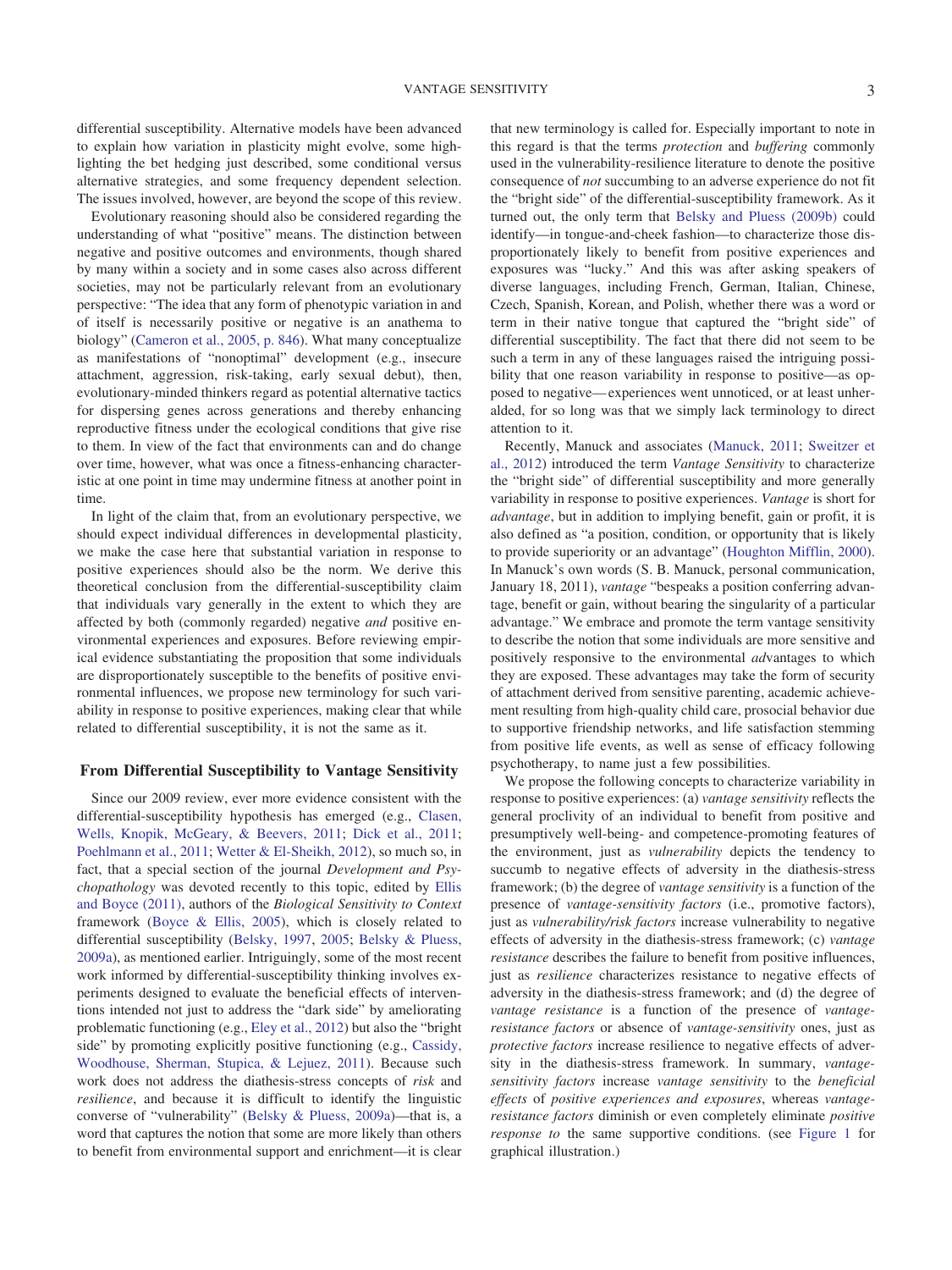

*Figure 1.* Graphical illustration of vantage sensitivity; in response to a positive exposure, the level of functioning increases in Individual A, reflecting vantage sensitivity, whereas it remains unchanged in Individual B, reflecting vantage resistance.

Though derived from and therefore closely related to differential susceptibility, vantage sensitivity represents more than just the "bright side" of that concept. Because the reasoning behind this claim may not be entirely clear, we next clarify conceptual differences between vantage sensitivity, differential susceptibility and also the resilience component of the diathesis-stress framework before reviewing empirical evidence consistent with vantage sensitivity.

#### **Vantage Sensitivity Versus Differential Susceptibility**

There are several reasons not to automatically equate vantage sensitivity with differential susceptibility. First, it is conceivable that, whereas some individuals might be more sensitive to the benefits of a supportive or enriching environment as a function of vantage-sensitivity factors, the same individual attributes may not make them more susceptible to the negative effects of contextual adversity. Thus, some individual differences in developmental response to environmental experiences and exposures may emerge exclusively under supportive conditions. To the extent that this is so, one would speak of vantage sensitivity, not differential susceptibility—which implies disproportionate sensitivity to both positive and negative experiences and exposures.

A further distinction between the two concepts being discussed emerges when we consider that individuals may be both *highly responsive to* environmental support (i.e., showing increased vantage sensitivity) and *unresponsive to and protected from* adversity (i.e., showing increased resilience), and this could be due to the very same endogenous characteristic. Consider, for example, a highly intelligent child who might profit disproportionately from high-quality education. There is no theoretical or empirical reason to presume that such a student would also be more adversely affected by low-quality schooling. On the contrary, children with high IQs tend to be more

resilient in the face of adversity (e.g., Masten et al., 1999). Thus, the same individual characteristic—in this case high IQ—may serve both a protective function in adverse environments (Rutter, 1987) and a promotive/vantage-sensitivity function in supportive environments (Sameroff, 2000).

Another distinction to be made between vantage sensitivity and differential susceptibility pertains to the empirical conditions required to evaluate each. Whereas demonstration of differential susceptibility is based ideally on investigation of contextual conditions that range from the negative to the positive (Belsky et al., 2007; Belsky & Pluess, 2009a), this is not so for vantage sensitivity. In fact, many truly positive exposures do not range from the positive to the negative but only from the positive to the absence of the positive (e.g., psychological intervention versus no intervention). Consequently, it cannot be inferred from a vantagesensitivity finding chronicling an individual's disproportionate response to, say, therapy, that the same person would be equally responsive—and more responsive than others—to adversity. The latter would be required to draw a conclusion of differential susceptibility. Finally, the same "range of measurement" issue applies to the outcome of interest. Whereas it should cover both the adaptive and the maladaptive spectrum in order to reflect true differential susceptibility, this is irrelevant to the evaluation of vantage sensitivity. This is because vantage sensitivity is exclusively about the *positive benefit* derived from an enriching or supportive experience, whether this is reflected in the reduction of problems or dysfunction (e.g., depression, antisocial behavior) or the enhancement of competence/well-being (e.g., prosocial behavior, academic achievement). Ultimately, the point to be made is that, whereas some individuals may be disproportionately likely to be affected positively and negatively by, respectively, positive and negative contextual conditions, others may only be susceptible to the former—and thus manifest vantage sensitivity rather than differential susceptibility.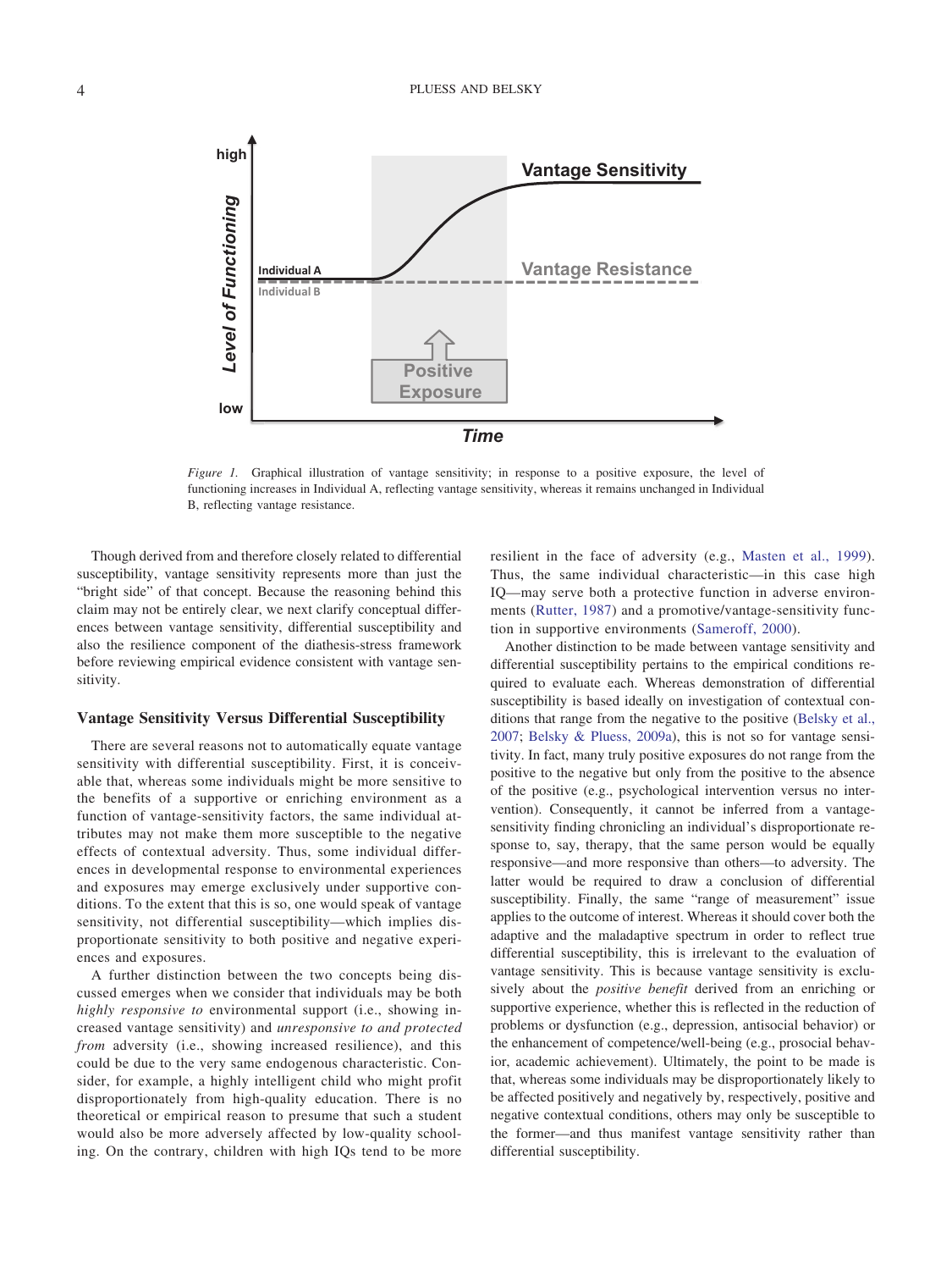#### **Vantage Sensitivity Versus Resilience**

Resilience, reflecting the absence of problematic functioning despite exposure to contextual adversity, is a concept central to many subfields of psychology ranging from clinical to developmental to positive psychology, to name just a few (e.g., Cicchetti & Garmezy, 1993; Masten & Obradović, 2006; Werner, 1997). Though not completely unrelated to vantage sensitivity, it is important to highlight fundamental differences between the two concepts. This is especially important given inconsistent use of the terms "resilience" and "protection" in different psychological literatures. Specifically, some have mistakenly referred to vantagesensitivity-like findings as evidence of "protection" (for review, see Luthar, Cicchetti, & Becker, 2000), most probably due to the lack of a conceptual framework for thinking about variability in response to positive contextual conditions. While resilience is what "protective" factors and processes engender— by *preventing* an individual from succumbing to or being harmed by some *contextual adversity* (Rutter, 1987), vantage sensitivity refers to "promotive" influences (Sameroff, 2000) and is about an individual *benefiting*—more than others—from a *positive environmental experience or exposure*. Ultimately, then, vantage sensitivity is about variation in the promotion of well-being or competent functioning when exposed to an experience presumed to have a beneficial effect, whereas protection is about not having one's wellbeing or competence undermined when subject to a negative experience.

To summarize, whereas the concept of resilience reflects protective processes within a diathesis-stress framework and refers to individual differences in response to adversity, it makes no claims about the potentially promotive function of particular protective factors in response to positive experiences. And whereas the concept of vantage sensitivity pertains to individual differences in response to positive contextual conditions as a function of promotive factors, it has nothing to say regarding the potentially protective function of the same factors in the face of adversity. Differential susceptibility, on the other hand, is based on the view that the same factors that increase vulnerability to adversity will also increase vantage sensitivity in positive environments and that factors that make some resilient to adversity will also make them less responsive to positive experiences.

#### **Recent Evidence of Vantage Sensitivity**

In our extensive analysis of evidence chronicling differential susceptibility to both negative and positive environmental influences, we identified three different categories of endogenous susceptibility factors (Belsky & Pluess, 2009a; see also Obradovic &´ Boyce, 2009): (a) behavioral factors (e.g., negative emotionality; Pluess & Belsky, 2010), (b) physiological factors (e.g., cortisol stress reactivity; Obradovic, Bush, Stamperdahl, Adler, & Boyce, ´ 2010), and (c) genetic factors, perhaps most notably polymorphisms in the serotonin transporter (e.g., Taylor et al., 2006) and the dopamine receptor D4 genes (e.g., Bakermans-Kranenburg & van IJzendoorn, 2006).

In what follows, we review a selection of mostly very recent studies that provide substantive empirical evidence for individual differences in *vantage sensitivity* as a function of behavioral, physiological, and genetic factors. Rather than attempting to exhaustively delineate and summarize vantage-sensitivity findings,

we present here carefully selected evidence, for illustrative purposes, which derives from high-quality research that has appeared, with few exceptions, since the original Belsky and Pluess (2009a) review.

It is important to mention that the majority of the work selected for consideration is not positioned to test whether individuals that are more responsive to positive exposures are also more responsive to negative ones. This would be required, however, in order to distinguish vantage sensitivity from differential susceptibility, with the former predicting disproportionate responsiveness to only positive conditions and the latter predicting disproportionate responsiveness to both positive and negative conditions. Investigation of individual differences in response to both adverse and supportive conditions would be necessary in order to determine whether some people are more responsive to both positive and negative conditions (i.e., differentially susceptible), some to just supportive conditions (i.e., vantage sensitivity) and some to just adversity (i.e., diathesis stress).

#### **Behavioral Vantage-Sensitivity Factors**

Infant temperament and the personality trait of high sensoryprocessing sensitivity, both of which emerged as behavioral susceptibility factors in our previous review (Belsky & Pluess, 2009a), also appear to function as vantage-sensitivity markers.

**Infant temperament.** Developmental psychology has a long history of investigating the interaction between child temperament and early experiences (Rothbart & Bates, 2006). Most such research has been informed, implicitly if not explicitly, by the diathesis-stress perspective (Belsky & Pluess, 2009a), thus addressing how infant negative emotionality or difficult temperament predisposes infants to be negatively affected by adverse rearing conditions (e.g., poverty, harsh parenting). A growing body of evidence, informed by differential-susceptibility thinking, however, provides evidence that these putatively "vulnerable" children also show a higher degree of vantage sensitivity, benefitting disproportionately from positive environments.

Longitudinal data collected as part of the National Institute of Child Health and Development (NICHD) Study of Early Child Care (NICHD Early Child Care Research Network, 2005) revealed that when children with more difficult and negatively emotional temperaments in their first 6 months of life experienced highquality nonmaternal child care and more sensitive maternal care they scored higher on, respectively, social competence at 4.5 years (Pluess & Belsky, 2009) and academic competence and social skills at age 6 years (Stright, Cranley Gallagher, & Kelley, 2008). Similar results emerged when the predictor was maternal sensitivity across the first 4.5 years of life and the outcome was the growth of teacher-rated social skills from 4.5 years until 11 years (Pluess & Belsky, 2010). Indeed, when Roisman and associates (2012) subjected the latter findings to especially stringent evidentiary criteria, they found that children rated by their mothers as having difficult temperaments at 6 and 12 months had significantly more social and academic skills at 11 years of age when they experienced high-quality parenting in early life. Children with less difficult temperaments, on the other hand, did not benefit from positive parenting to the same degree.

The vantage sensitivity accruing to children with difficult or negatively emotional temperaments also emerged in a large British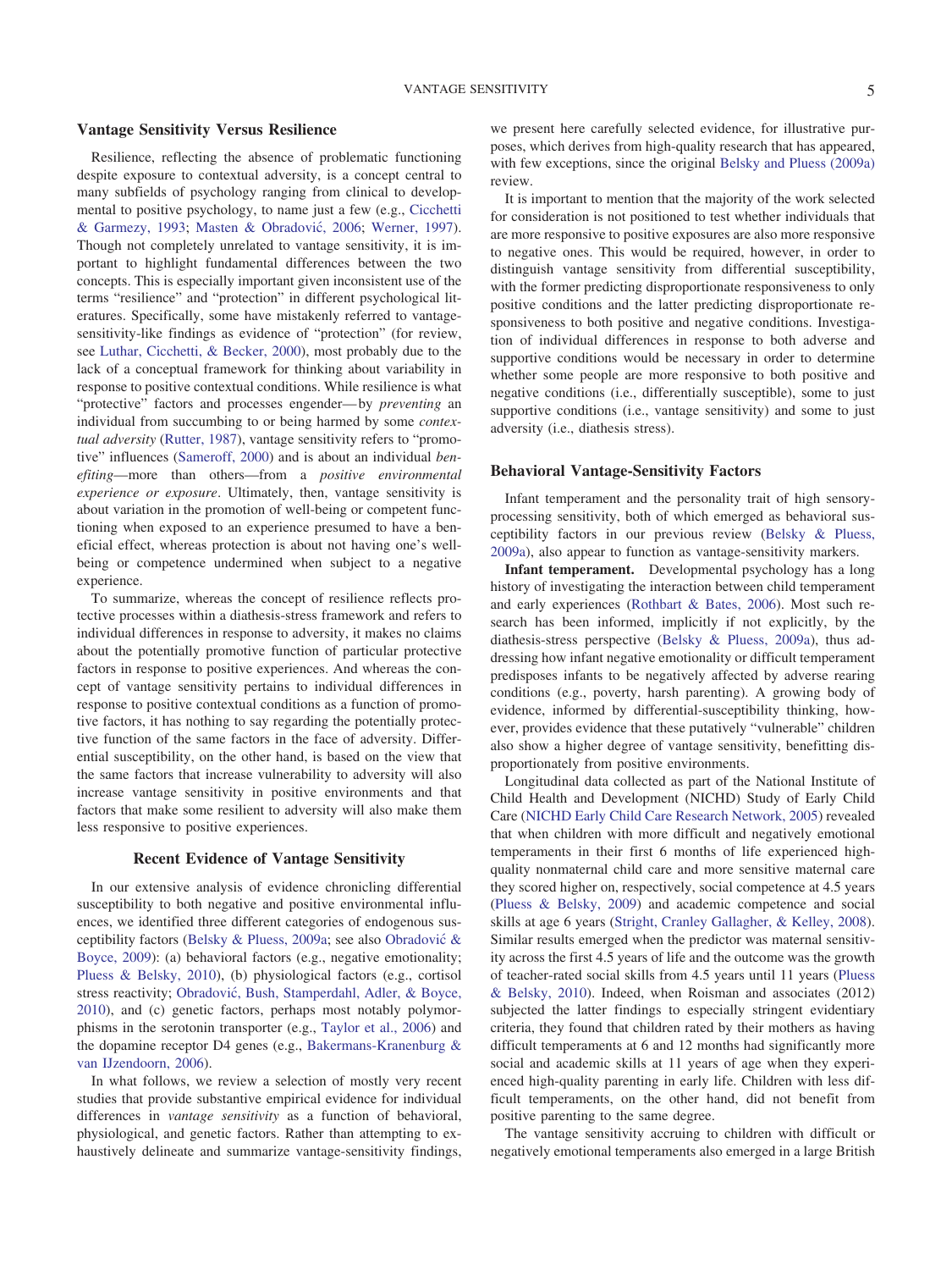cohort study, the Avon Longitudinal Study of Parents and Children (ALSPAC). Ramchandani, van IJzendoorn, and Bakermans-Kranenburg (2010) tested whether infant negative reactivity moderated effects of father involvement on prosocial behavior, finding that it did, but only for the almost 2,500 girls included in their analysis: Girls rated as highly reactive at 6 months manifested significantly more prosocial behavior at 6.5 years of age if fathers were highly involved in caring for the child during the early years. Nonreactive girls, in contrast, evinced no such benefit from father involvement.

Further evidence for the augmented vantage sensitivity of children high in negative emotionality comes from Kim and Kochanska's (2012) investigation of the influence of infant negative emotionality and mother– child relationship quality on the development of child self-regulation (i.e., effortful control) with a sample of 100 boys and girls. For children with low observed negative emotionality in infancy, there was no significant association between observer-rated mother– child relationship quality at 7 months and the child's ability at age 2 years to suppress a dominant response (e.g., unwrapping a gift) in favor of a subdominant response (e.g., waiting to unwrap a gift). Children who as infants were highly negatively emotional, however, manifested the most self-regulation in response to these challenging demands when mother– child relationship was of particular high quality, a finding consistent with vantage sensitivity.

Overcoming the causal-inference limits of correlational studies such as those just cited, Cassidy et al. (2011) sought to determine whether newborn irritability, observationally assessed within the first month of life, would moderate the effects of a brief parenting intervention on attachment security, measured using the Strange Situation at 12 months of age, in a randomized controlled study involving 169 families. Only in the case of highly irritable infants did the intervention succeed in promoting attachment security. In subsequent work focused only on the control group  $(n = 84)$ , Stupica, Sherman, and Cassidy (2011) extended their investigation of vantage sensitivity, evaluating whether infant irritability moderated the effect of infant attachment security, a marker for the quality of the early environment, on sociability measured at 18 and 24 months. Children highly irritable as newborns who had established secure attachments to their primary caregiver proved to the most sociable of all children in this inquiry.

**High sensitive personality.** Vantage sensitivity as a function of behavioral and psychological characteristics is not restricted to temperamental traits very early in life. One psychological attribute measured in adulthood that has emerged recently as a moderator of environmental influences is high sensory-processing sensitivity, a personality trait measured with the Highly Sensitive Person Scale (Aron & Aron, 1997). According to Aron, Aron, and Jagiellowicz (2012) about 20% of the population is characterized by a highsensitive personality encompassing a highly sensitive nervous system, increased awareness of subtleties in surroundings, as well as the deep processing of them and a tendency to be more easily overwhelmed when in a highly stimulating environment.

Building on this work while testing the a priori hypothesis that children characterized by high sensitivity would be more responsive to psychological intervention, Pluess and Boniwell (2012) investigated variation in the anticipated positive effects of a school-based resilience-promoting program (Pluess, Boniwell, Hefferon, & Tunariu, 2012) administered to a sample of 166

11-year-old girls in one of the most deprived areas in London, United Kingdom. The intervention led to a significant decrease of depression symptoms observable up to the 12-month follow-up assessment, but, consistent with vantage sensitivity, exclusively among children who scored in the upper tercile of the highly sensitive-child questionnaire (Pluess et al., 2012). All other children failed to benefit from the intervention, at least regarding changes in depression symptoms.

The only published randomized experiment of high sensitive personality of which we are aware included 160 male and female undergraduates (Study 4: Aron, Aron, & Davies, 2005). All participants completed a very brief version of the Highly Sensitive Person scale (Aron & Aron, 1997), and participants were then asked to solve problems adapted from intelligence tests. For half of the sample, the problems were relatively easy, and for the other half, the problems were very difficult. After completion, participants rated their state negative affect. For those participants scoring low on high sensitivity, experimental condition had no effect on negative affect. Participants who were highly sensitive, on the other hand, reported not only more negative affect when the test was difficult but also the least negative affect when the test was easy. In other words, high-sensitive individuals were more sensitive to the emotional reward of successfully completing the test, thereby providing evidence for vantage sensitivity as a function of behavioral characteristics in adulthood. Admittedly, vantagesensitivity would have been more compellingly documented had the outcome measured been positive affect and the findings the same.

#### **Physiological Vantage-Sensitivity Factors**

The notion that high physiological reactivity would render individuals highly susceptible to both positive and negative experiences is central to Boyce and Ellis's (2005) *Biological Sensitivity to Context* hypothesis. Physiological reactivity in the context of the stress response is controlled by both the autonomous nervous system (ANS), which is further divided into the sympathetic (SNS) and the parasympathetic nervous system (PNS), and the neuroendocrine system. The SNS controls activities that are mobilizing during stress and anxiety (e.g., accelerated heart rate, increased blood pressure, sweating, etc.), whereas the PNS controls physiologically opposing activities serving relaxation of the body and restoration of energy stores (e.g., decreases in heart rate, blood pressure, sleep, etc.). The neuroendocrine response to stress is primarily controlled by the hypothalamus-pituitary-adrenal axis (HPA). Corticotropin releasing hormone (CRH)—which is released from the hypothalamus in response to stress—activates the secretion of adrenocorticotropic hormone (ACTH) from the pituitary gland, which then causes the adrenal cortex to release cortisol into the bloodstream. Finally, cortisol stimulates numerous and diverse physiological and metabolic changes that prepare the organism for optimal functioning under stressful conditions (e.g., increase of blood pressure and blood sugar, breakdown of lipids and proteins, reduction of immune responses).

Empirical evidence examining the moderating role of physiological reactivity focused on indisputably positive experiences is relatively rare. However, there are a small number of studies indicating increased vantage sensitivity in children with high cor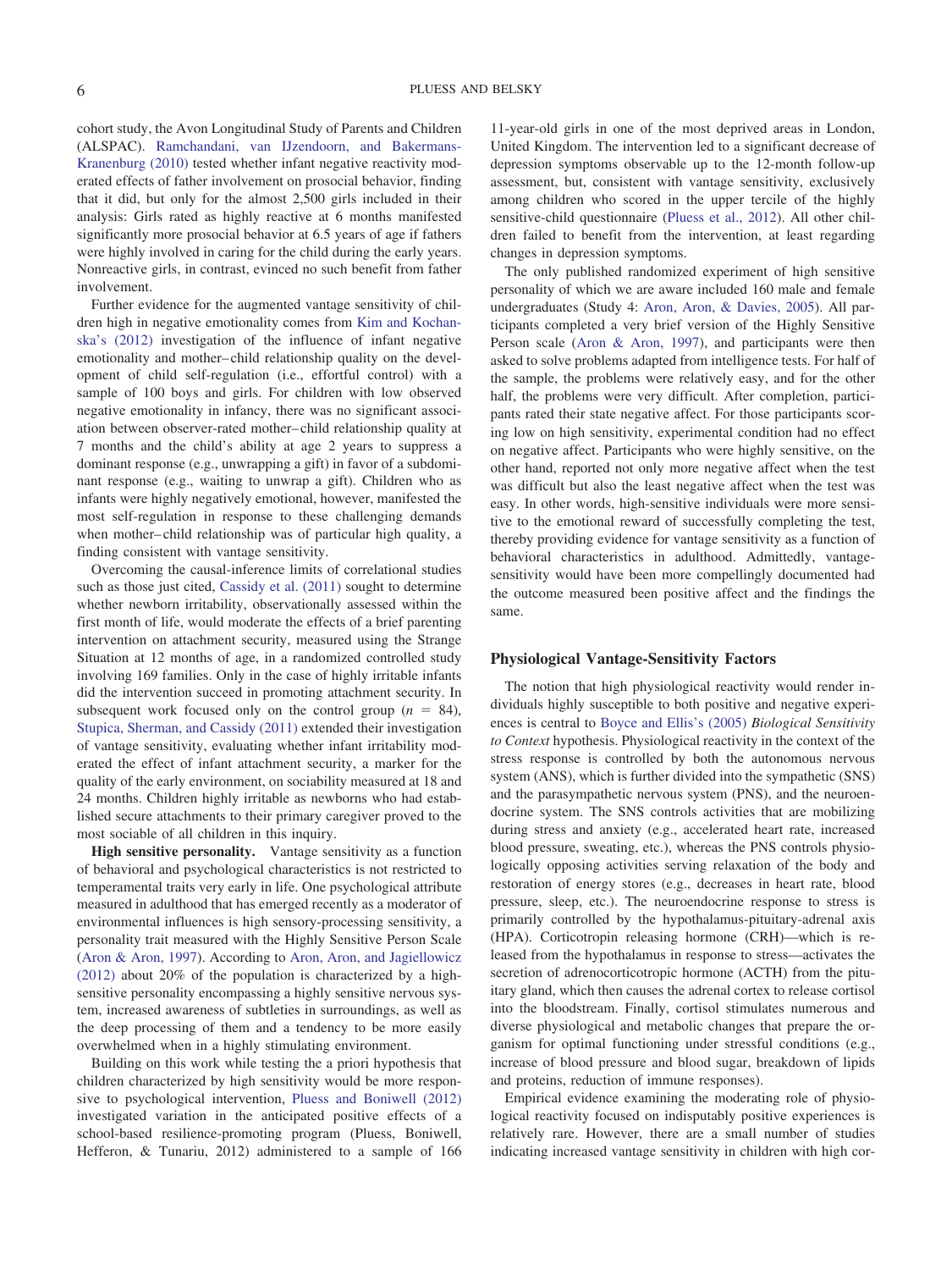tisol or high Respiratory Sinus Arrhythmia (RSA; a cardiac measure for the activity of the PNS) activity and reactivity.

In a preliminary analysis of a longitudinal evaluation of an intervention provided to 22 10-year-old boys with disruptive behavior disorder, van de Wiel, van Goozen, Matthys, Snoeck, and van Engeland (2004) investigated whether cortisol stress reactivity would influence symptom severity 9 months later. Following treatment, boys who scored high on cortisol stress reactivity *before* treatment had significantly lower parent-rated aggression and oppositional behavior scores than boys whose cortisol stress reactivity was low, thereby providing the first experimental evidence that high cortisol reactivity is a marker of increased vantage sensitivity.

Similar results emerged in a recent observational study by Obradović et al. (2010) investigating effects of family adversity on prosocial behavior in 338 5- and 6-year-olds. For children with low cortisol reactivity, family adversity proved unrelated to prosocial behavior (based on child, parent, and teacher ratings). Children with high cortisol reactivity, however, were more prosocial when family adversity was especially low, suggesting greater vantage sensitivity, that is, enhanced capacity to benefit from a more supportive environment. In the same study, Obradović et al. (2010) also evaluated the moderating effect of RSA. Children with high RSA reactivity showed the highest school engagement (based on child, parent, and teacher ratings) of all children not exposed to high family adversity—and who thus experienced a more supportive rearing milieu—whereas this was not the case for children with low RSA reactivity.

The finding that RSA measures index vantage sensitivity also emerged in Eisenberg et al.'s (2012) recent work of 213 toddlers and their families. Baseline RSA moderated effects of the home environment (based on a composite of maternal and paternal education, family income, and marital quality) in early childhood on repeatedly assessed child aggression. For children with high RSA activity, high environmental quality was associated with less aggression at 54 months, whereas children characterized by low RSA activity— displaying vantage resistance— did not benefit from high quality environments at all.

#### **Genetic Vantage-Sensitivity Factors**

Two polymorphisms identified as potential "plasticity genes" in the Belsky and Pluess (2009a) analysis of differential susceptibility have consistently emerged in more recent work as markers of vantage sensitivity, DRD4, and 5-HTTLPR.

**The dopamine receptor D4 gene.** The dopaminergic system plays an important role in attentional, motivational, and reward processes and a polymorphism of the dopamine receptor D4  $(DRD4)$  gene has been much studied in gene- $\times$ -environment (G×E) interaction research. Variants of the DRD4 differ by the number of 48-base pair tandem repeats in Exon III, ranging from 2–11. The 7-repeat variant has been regarded as a vulnerability factor due to its links to attention-deficit/hyperactivity disorder (Faraone, Doyle, Mick, & Biederman, 2001), high novelty seeking behavior (Kluger, Siegfried, & Ebstein, 2002), and low dopamine reception efficiency (Robbins & Everitt, 1999), among other correlates. Findings of a recent meta-analysis of  $G \times E$  studies on children up to age 10 years involving DRD4 and other dopaminerelated genes indicate that those carrying less efficient dopaminerelated genes are more vulnerable to negative environments but, supporting a differential susceptibility model, also show higher vantage sensitivity in response to positive environments (Bakermans-Kranenburg & van IJzendoorn, 2011). Indeed, in this work the vantage-sensitivity or "bright side" of the differentialsusceptibility framework vis-à-vis dopamine-related genes proved stronger than the diathesis-stress or "dark side." In other words, the apparent benefits of carrying putative "risk alleles" in the face of environmental support or enrichment was greater than the apparent costs under conditions of contextual adversity. Had what we are calling vantage sensitivity, after Manuck (2011; Sweitzer et al., 2012), not been considered, this finding surely would have been missed.

In their pioneering experimental study evaluating genetic moderation of a psychological intervention, Bakermans-Kranenburg, van IJzendoorn, Pijlman, Mesman, and Juffer (2008) investigated whether DRD4 interacted with a video-feedback parenting intervention in reducing externalizing behavior in a sample of 157 families with 1-year-old to 3-year-old children randomly assigned to treatment condition. Providing evidence for vantage sensitivity, the intervention proved effective in decreasing externalizing behavior—but only for children carrying the DRD4 7-repeat allele. Children without the DRD4 7-repeat did not benefit from the intervention at all. Follow-up analyses revealed that the only children in the experimental group who actually benefited from the intervention were those carrying the DRD4 7-repeat whose mothers' parenting behavior improved as a result of it. The presence of the DRD4 7-repeat coupled with no change in mothers' positive discipline did not result in a decrease of externalizing behavior, thereby suggesting that it was the mother's increase in positive discipline as a result of the intervention that children with the DRD4 7-repeat were more sensitive to. This observation begs the question, what accounted for the vantage sensitivity of some mothers relative to others, an issue not addressed in this inquiry; that is, why did the positive discipline of only some mothers in the intervention group increase? Consideration of this question raises the prospect that parenting interventions to enhance child functioning may prove most effective when both members of the parent– child dyad— or all members of the family system— have genetic, physiological, temperamental, or other bases that make them highly susceptible to environmental support and enrichment.

Focusing on a indisputably positive outcome rather than reduction of a negative one, Kegel, Bus, and van IJzendoorn (2011) investigated genetic sensitivity as a function of the DRD4 7-repeat vis-à-vis a computer based literacy instruction program  $(N = 182)$ 4-year-old to 5-year-old boys and girls). Two intervention groups, one with positive feedback and one without, were compared to a control group on the development of emergent literacy skills. Only children carrying the DRD4 7-repeat increased their early literacy skills in response to the intervention. Notably, the positive effect of the intervention in children with the DRD4 7-repeat was restricted to the group that received positive feedback as part of the computer program. In the absence of positive feedback, there was no difference in literacy skills between children in intervention or control group, thereby suggesting that the presence of the DRD4 7-repeat allele predicted vantage sensitivity to the positive feedback component of the intervention.

In a cross-sectional analysis of a longitudinal prospective study, Knafo, Israel, and Ebstein (2011) investigated whether DRD4 moderated the effects of mother reported positivity in parenting on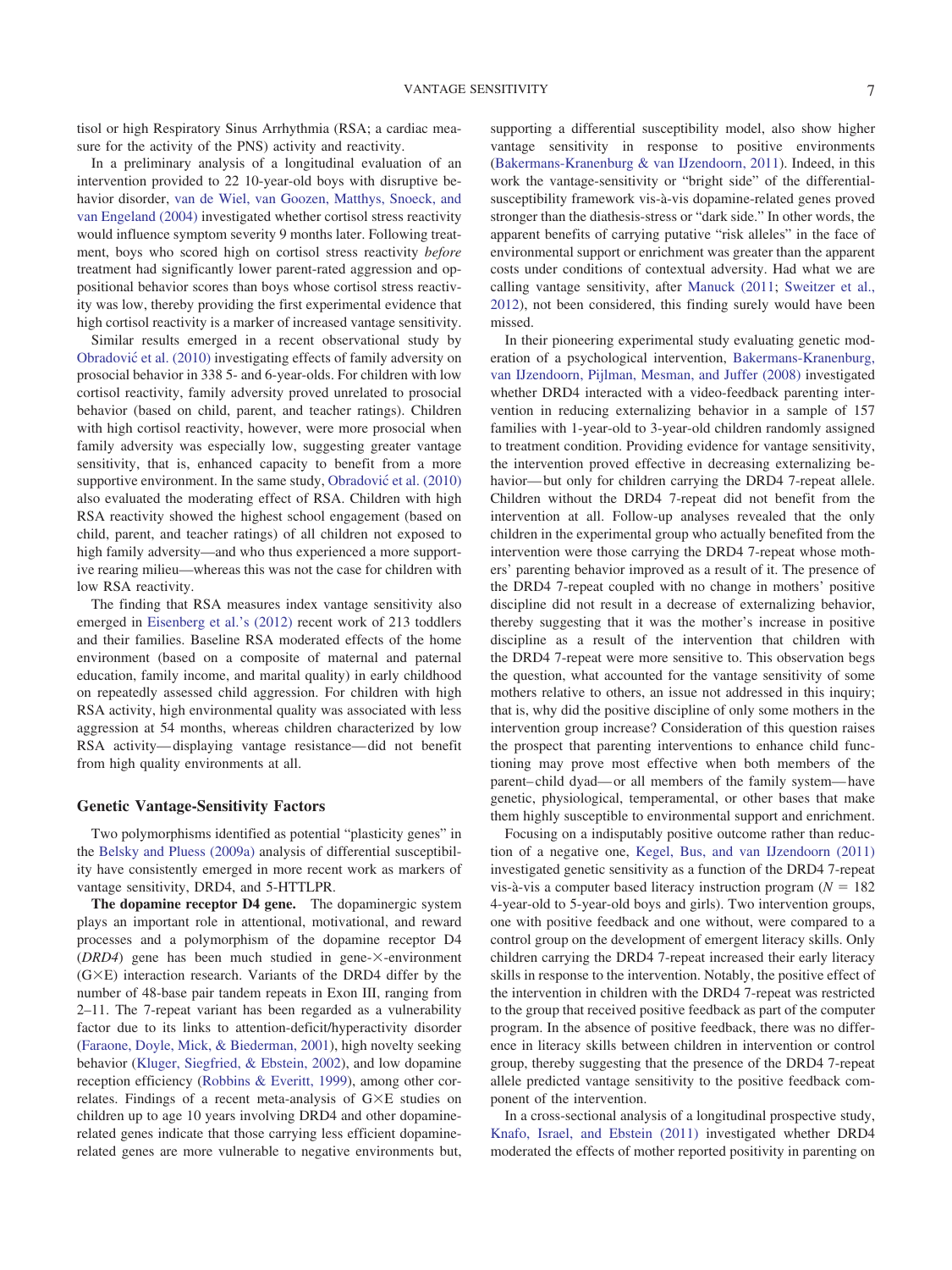prosocial behavior in early childhood in a sample of 167 3.5-yearold boys and girls. Among children who did not carry the DRD4 7-repeat allele, there was no significant relation between positivity in parenting and prosocial behavior. Among children carrying the DRD4 7-repeat allele, however, evidence of increased vantage sensitivity emerged, as more positive parenting by the mothers proved related to more prosocial behavior by their children.

Similar findings emerged when Belsky and Pluess (in press) evaluated whether DRD4 moderated the effects of early nonmaternal child care quality in the first 4.5 years on repeatedly assessed social skills across middle childhood using a subsample of 508 Caucasian boys and girls from the aforementioned NICHD Study of Early Child Care. Although better quality child care—reflective of more attentive, positively affectionate, and stimulating care giving—proved unrelated to yearly teacher ratings of social skills from 4.5–11 years for children without the DRD4 7-repeat, in the case of children carrying this allele, the anticipated positive association emerged between predictor and outcomes at kindergarten and first grade.

**The serotonin transporter gene.** A large proportion of  $G \times E$ studies is based on genetic variants in the serotonergic system, most prominently the serotonin-transporter-linked polymorphic region (*5-HTTLPR*), which is a degenerate repeat polymorphic region in SLC6A4, the gene that codes for the serotonin transporter. Most research focuses on two variants—those carrying at least one short allele (s/s, s/l) and those homozygous for the long allele (l/l)—though more variants than these have been identified (Nakamura, Ueno, Sano, & Tanabe, 2000). The short allele has generally been associated with reduced expression of the serotonin transporter molecule—which is involved in the reuptake of serotonin from the synaptic cleft—and thus considered to be related to depression, either directly (Munafò et al., 2009; Sen, Burmeister, & Ghosh, 2004) or in the face of adversity (Karg, Burmeister, Shedden, & Sen, 2011; Risch et al., 2009). However, in a substantial proportion of these studies, results are actually more indicative of differential susceptibility than diathesis-stress, with 5-HTTLPR short allele carriers having the worst outcomes under adverse conditions and the best outcomes under supportive— or at least benign— conditions (Belsky et al., 2009; Belsky & Pluess, 2009a). Here, we summarize recent studies that investigated the moderating effect of 5-HTTLPR specifically in response to positive experiential factors. Before doing so, however, we call attention to a recent meta-analysis of research on 2,276 Caucasian children under the age of 18 years, which shows that those with one or two short alleles benefited more from positive environmental exposures than children without them (van IJzendoorn, Belsky, & Bakermans-Kranenburg, 2012).

Kochanska, Kim, Barry, and Philibert (2011) investigated whether 5-HTTLPR moderated the effect of mothers' repeatedly observed responsiveness across the first 4 years on children's moral internalization at 67 months. Moral internalization for children carrying the 5-HTTLPR short allele was significantly higher when mothers were more responsive, whereas those homozygous for the long allele appeared resistant to the same beneficial effects of high maternal responsiveness.

Similar findings emerged in Hankin and associates' (Hankin et al., 2011) recent research on the interaction of 5-HTTLPR and positive parenting in predicting positive emotionality in middle childhood/adolescence using three independent samples totaling

1,874 9-year-old to 15-year-old boys and girls. Results from two of the three samples were supportive of vantage sensitivity, with children carrying the 5-HTTLPR short allele showing the highest positive affect scores when positive parenting was high, suggesting that these children were particularly sensitive to the benefits of high positive parenting.

Vantage sensitivity as a function of the 5-HTTLPR short allele is not restricted to positive experiences within the parenting domain, as revealed by Eley et al.'s (2012) evaluation of whether 5-HTTLPR moderated effects of cognitive behavioral therapy for anxiety disorders. Clinical diagnoses of anxiety disorders and symptom severity were assessed before and after treatment, as well as 6 months after treatment ended. Although all children appeared to benefit from the treatment, the positive effect of the intervention was particularly pronounced in the case of those children carrying the short allele in this work with 6-year-old to 13-year-old boys and girls  $(N = 359)$ . More specifically, those homozygous for the 5-HTTLPR short allele showed a significantly greater reduction in symptom severity from pretreatment to follow-up assessment, so much so, in fact, that they proved 20% more likely than others to be free of anxiety disorder at the 6-month follow-up assessment.

Through this point, all work considered involving 5-HTTLPR relied on observational data that do not afford strong causal inference, making findings from a recent randomized controlled study especially noteworthy. Using data from the Bucharest Early Intervention Project (BEIP), Drury et al. (2012) sought to determine whether 5-HTTLPR would moderate the effect of early rearing on indiscriminate social behavior when children were 54 months old. Indiscriminant social behavior is often regarded as a "signature consequence" of deprived, institutional care. In the BEIP, 136 abandoned children between 6 and 30 months of age were randomly assigned to standard institutional care or a newly developed high-quality foster care program (Zeanah et al., 2003). Children homozygous for the 5-HTTLPR short allele randomly allocated to the high-quality foster care condition had the lowest indiscriminate social behavior scores of the whole sample at 54 months, whereas for children with the 5-HTTLPR long allele there was no beneficial effect of high-quality foster care. These data are the first experimental evidence highlighting the vantage-sensitivity character of 5-HTTLPR.

Vantage sensitivity associated with the 5-HTTLPR short allele is not restricted to experiences in childhood. Pluess, Belsky, Way, and Taylor (2010) tested the hypothesis that 5-HTTLPR would moderate effects of recent life events on neuroticism in a crosssectional study involving 118 healthy young men and women. Individuals homozygous for the 5-HTTLPR short allele scored lower on neuroticism than all other genotypes if they experienced positive life events, suggesting that the short allele of the 5-HTTLPR increases vantage sensitivity to recent positive experiences in adulthood, at least with regard to self-reported neuroticism. Similar results emerged recently in a study involving 367 young adults (Kuepper et al., 2012) with women homozygous for the short allele scoring significantly lower in neuroticism than women homozygous for the long allele when having a history of predominately positive life events. In the same study both men and women homozygous for the short allele also scored significantly higher on a measure of life satisfaction than those homozygous for the long allele if they experienced a preponderance of positive life events.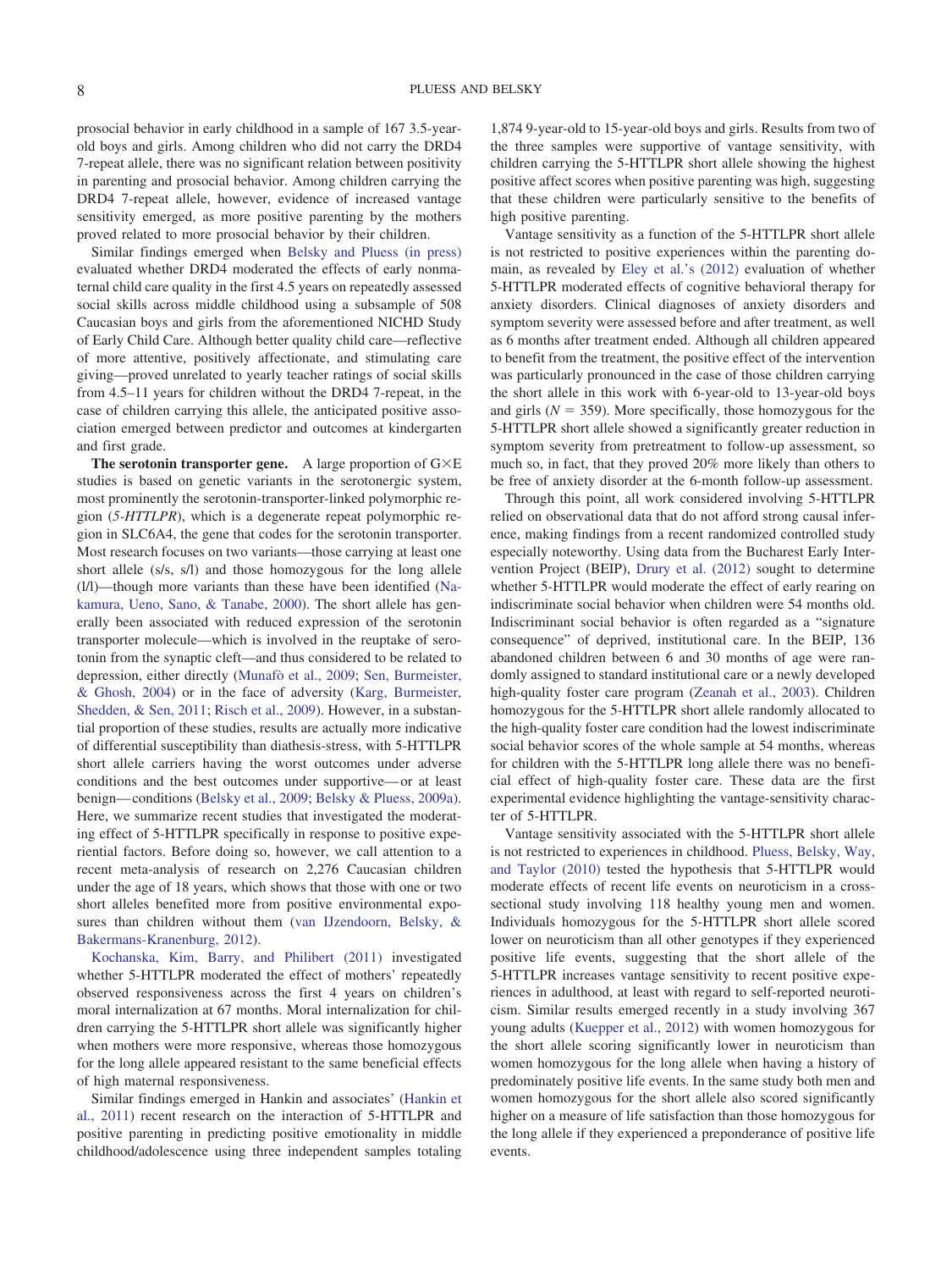Evidence of increased vantage sensitivity in adulthood as a function of the 5-HTTLPR also emerged in recent work by Schoebi, Way, Karney, and Bradbury (2012), whose focus of inquiry was sensitivity to affective interpersonal cues among 76 married couples. Husbands and wives each reported positive and negative affect before and after a lab-based discussion of a marital disagreement. Although there was no significant effect of preinteraction *partner* positive affect (i.e., the environmental exposure) on postinteraction positive affect (i.e., the outcome) for individuals homozygous for the 5-HTTLPR long allele, findings were different in the case of individuals carrying the 5-HTTLPR short allele. For them, the greater the partner's preinteraction positive affect, the greater the increase in their own positive affect from before to after the interaction, supporting the view that short alleles can be regarded as markers of heightened vantage sensitivity.

#### **Discussion**

The claim inherent in the concept of vantage sensitivity—as proposed herein—is that individuals differ fundamentally in their responsivity to positive experiences and exposures, a theoretical proposition derived from differential susceptibility reasoning. In this follow up to our rather recent report making the case for differential susceptibility (Belsky & Pluess, 2009a), we focus on very recent and diverse, cross-sectional, longitudinal, and experimental studies chronicling vantage sensitivity. Some but not all of this work has been directly stimulated by our earlier writings.

Consistent with the predictions of vantage sensitivity, some individuals proved especially likely to benefit from positive experiences, whereas others failed to do so completely or at least did not benefit to the same extent. In most cases the evidence was based on research that measured effects of positive environmental experiences on positive functioning (e.g., prosocial behavior), though in some studies benefit was demonstrated as reduction of problematic functioning (e.g., aggression).

The individual differences in vantage sensitivity highlighted in the research reviewed are associated with similar or in many cases the same behavioral, physiological, and genetic characteristics that have often been conceptualized as "risk" or "vulnerability" factors in the psychological and psychiatric literatures (Rutter, 1987). The empirical observation that many of these putative "risk factors" are also associated with increased vantage sensitivity to positive effects of supportive environments lends further weight to the claim that in many cases these characteristics should be reconceptualized as "plasticity markers" (Belsky et al., 2009; Belsky & Pluess, 2009a). However, it is important to differentiate between those plasticity markers that confer both risk and vantage sensitivity—that is, differential susceptibility—from those that confer only one or the other. In this section, we discuss this issue briefly, then turn attention to determinants of vantage sensitivity and mechanisms that could account for the phenomena under consideration before drawing some final conclusions regarding implications of this analysis of vantage sensitivity.

#### **Risk, Vantage-Sensitivity, and Differential-Susceptibility Factors**

Although the same factors often seem to moderate effects of environmental influences whether they are exclusively negative (i.e., diathesis-stress), exclusively positive (i.e., vantage sensitivity), or ranging from the negative to the positive (i.e., differential susceptibility), it is important to caution against inferring that every risk factor will also, by default, function as a vantage sensitivity or susceptibility factor. There may very well be specific factors that play a predominant role in diathesis-stress but not in vantage sensitivity and vice versa. Whether an individual characteristic represents a risk, vantage-sensitivity, or differentialsusceptibility factor depends not only on the observed interaction pattern but also on the nature and range of the environmental and outcome constructs subject to investigation. Most important, whether variability in response to environmental experience and exposure as a function of a specific moderating factor proves more consistent with diathesis-stress, vantage sensitivity, or differential susceptibility can only be determined empirically using adequate statistical approaches (Roisman et al., 2012). The most suitable approaches for differentiating between these models of environmental interaction, at this point, include the "regions of significance" analytic approach (Preacher, Curran, & Bauer, 2006) and a recently developed confirmatory and hypothesis-driven method using reparameterization of regression models (Widaman et al., in press). Unfortunately, these new methods have been applied too rarely to be used in evaluating the evidence reviewed in the preceding section.

An important issue raised in our previous analysis of differential susceptibility is whether some individuals are generally more susceptible to all kinds of environmental influences or whether susceptibility is confined to specific susceptibility factors in specific domains, with people being more or less susceptible in different areas (Belsky & Pluess, 2009a). Similar questions have to be considered regarding vantage sensitivity. Thus, is it the case that an individual likely to benefit disproportionately from one positive environmental exposure with respect to a specific positive outcome is more or less likely to benefit from other positive environmental exposures with respect to other positive outcomes? Or is it the case that people vary in what they do or do not show vantage sensitivity to? Not unrelated, could some individuals be vantage-sensitivity generalists, evincing disproportionate positive response to a myriad of positive experiences and with regard to a diverse set of positive outcomes, whereas others are vantage-sensitivity specialists, proving especially responsive to only some positive contextual conditions and with regard to only some positive outcomes? However attractive the notion may be that individuals are more specialists than generalists vis-à-vis what they are likely to benefit from, we would be remiss if we did not call attention to findings from the two Dutch experiments reviewed, one dealing with the enhancement of maternal positive discipline and reductions in externalizing behavior (Bakermans-Kranenburg et al., 2008) and the other with computerized literacy instruction and the development of reading skill (Kegel et al., 2011). The fact that children carrying the DRD4 –7R allele proved most responsive to both of these experiments highlights the very real possibility that some are simply more susceptible to a host of environmental "nutrients" than are others. Clearly, though, far more research is called for before such a broad-sweeping conclusion can be embraced with any confidence.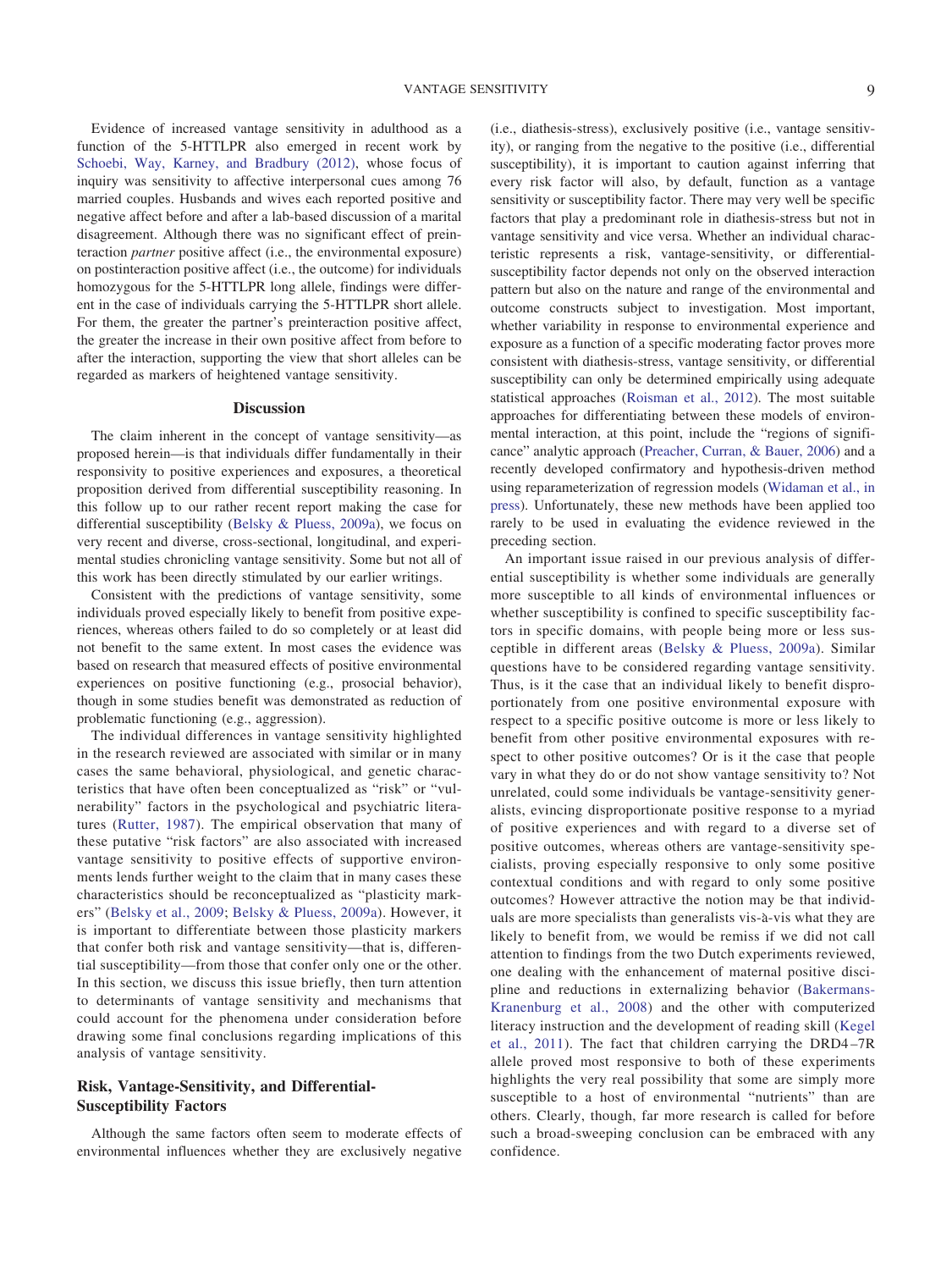#### **Determinants of Vantage Sensitivity**

Given the obvious advantage of being more sensitive to the benefits of positive experiences, one important question is whether the capacity for vantage sensitivity represents an inherited disposition or whether it can be influenced and fostered through developmental experiences, including intervention. The  $G \times E$  studies reviewed earlier would seem to suggest, at first glance, that individual differences in vantage sensitivity have a primarily genetic basis. This reading would seem to be further substantiated by evidence linking putative vantage-sensitivity genes with other putative vantage-sensitivity markers that are behavioral in character (e.g., infant difficult temperament and DRD4; Holmboe, Nemoda, Fearon, Sasvari-Szekely, & Johnson, 2011) or physiological in nature (e.g., cortisol reactivity and 5-HTTLPR; Gotlib, Joormann, Minor, & Hallmayer, 2008). It must be acknowledged, however, that such direct relations between genetic and behavioral or physiological attributes are only inconsistently chronicled in the literature (e.g., Alexander et al., 2009; Armbruster et al., 2009; Pluess et al., 2011).

Some evidence that environmental exposures can influence vantage sensitivity is found in research on the putatively adverse effects of maternal stress during pregnancy (for review, see Ruiz & Avant, 2005). After all, research on "fetal programming" indicates that prenatal adversity predicts both elevated infant negative emotionality and physiological reactivity (for review, see Pluess & Belsky, 2011), developmental phenotypes that our analysis of vantage-sensitivity evidence revealed to be potential markers of vantage sensitivity. Apparent programming of vantage sensitivity would also seem operative postnatally, given evidence, for example, of effects of early maternal sensitivity on infant difficult temperament (Kaplan, Evans, & Monk, 2008) and of a childhood family bereavement program on cortisol reactivity (Luecken et al., 2010). Considered together, these data make clear that the study of potential determinants of vantage sensitivity should not be restricted to genetic factors (Boyce & Ellis, 2005; Ellis et al., 2011). Moreover, the fact that recent evidence also indicates that some of the genetic polymorphisms already identified as plausible vantagesensitivity factors (e.g., 5-HTTLPR) interact with the early environmental experience to predict behavioral vantage-sensitivity factors (e.g., infant negative emotionality; Pluess et al., 2011) raises the possibility that some individuals may be genetically predisposed to the environmental inducement of vantage sensitivity.

#### **Mechanisms Accounting for Vantage Sensitivity**

Although explicit efforts to identify mechanisms and processes of vantage sensitivity have not been undertaken yet, a range of studies focusing on behavioral and neurological correlates of some of the endogenous characteristics that emerged as vantagesensitivity factors in our review indicate that there are likely multiple processes involved in vantage sensitivity. One may concern the degree of attention directed to qualitative aspects of experiences. For example, infants rated high on negative emotionality have been found to look longer at new stimuli, suggesting increased visual attention and cognitive engagement may play a role in accounting for vantage sensitivity (Vonderlin, Pahnke, & Pauen, 2008). Not inconsistent with this inference is evidence that healthy adults carrying the 5-HTTLPR short allele outperform others on the Wisconsin card sorting test, a task that requires, among other things, good functioning in attention and visual processing (Borg et al., 2009). The notion that some individuals benefit more from positive experiences due to attentional processes is consistent with Suomi's (1995, 1997) claim that highly fearful, inhibited, "up-tight" rhesus macaques learn more than others about how to function effectively in their social environment because they spend more time than other young monkeys observing the world around them.

The attentional processes implicated in the above-cited work may themselves be a function of deeper central nervous functioning, as recently shown in an imaging study of 18 healthy adults (Jagiellowicz et al., 2011). Participants scoring high in selfreported *sensory-processing sensitivity* took longer to respond to minor changes in neutral photos and showed more activation in visual attentional brain areas, suggesting they attended more closely to the subtle details of the photos.

Other work suggests that some of the putative vantagesensitivity factors highlighted in this report may be related to enhanced attention to emotionally relevant stimuli in particular. For example, healthy adults carrying 5-HTTLPR short alleles show attentional bias to both negative and positive emotional compared to neutral stimuli (Beevers, Wells, Ellis, & McGeary, 2009). Yet other research suggests that this attentional bias for emotionally relevant aspects related to the 5-HTTLPR short allele may actually be stronger for positive stimuli (Beevers et al., 2011); were this the case, it could help explain why individuals with this genotype benefit more than others from positive influences. The fact, however, that other studies report a stronger bias for negative stimuli only (for meta-analysis, see Pergamin-Hight, Bakermans-Kranenburg, van IJzendoorn, & Bar-Haim, 2012) or no emotional bias at all (Fox, Ridgewell, & Ashwin, 2009) certainly invites caution before any conclusions are drawn as to why short-allele carriers seem to evince greater vantage sensitivity than do others.

One potential explanation for the inconsistent findings just summarized may be that short-allele carriers are not so much inherently biased toward negative or positive stimuli but, rather, that their attentional bias is more easily influenced. Evidence consistent with this claim is found in a recent experimental study involving a standard *Attention Bias Modification* (ABM) procedure in which adults with 5-HTTLPR short alleles developed stronger biases for both negative and positive affective pictures than those with long alleles (Fox, Zougkou, Ridgewell, & Garner, 2011). Consequently, the authors concluded that individuals carrying the 5-HTTLPR short allele should gain most from therapeutic interventions such as ABM. This suggestion fits nicely with the findings of a recent study by Clarke, Chen, and Guastella (2012) in which the ability to adopt selective attentional processing was assessed with ABM before adult patients went through group CBT therapy for social anxiety disorder. Confirming and extending Fox et al.'s (2011) proposition, those most ready to adopt selective attentional processing (toward threatening stimuli) in the ABM experiment were also those who showed the most positive change in response to treatment.

Another potential mechanism involved in vantage sensitivity may be that individuals who benefit more from positive influences are especially sensitive to social forces. On the basis of empirical observations that individuals with the 5-HTTLPR short allele often prove more sensitive to social aspects of the environment, Way and Taylor (2010) recently made the case that activity within the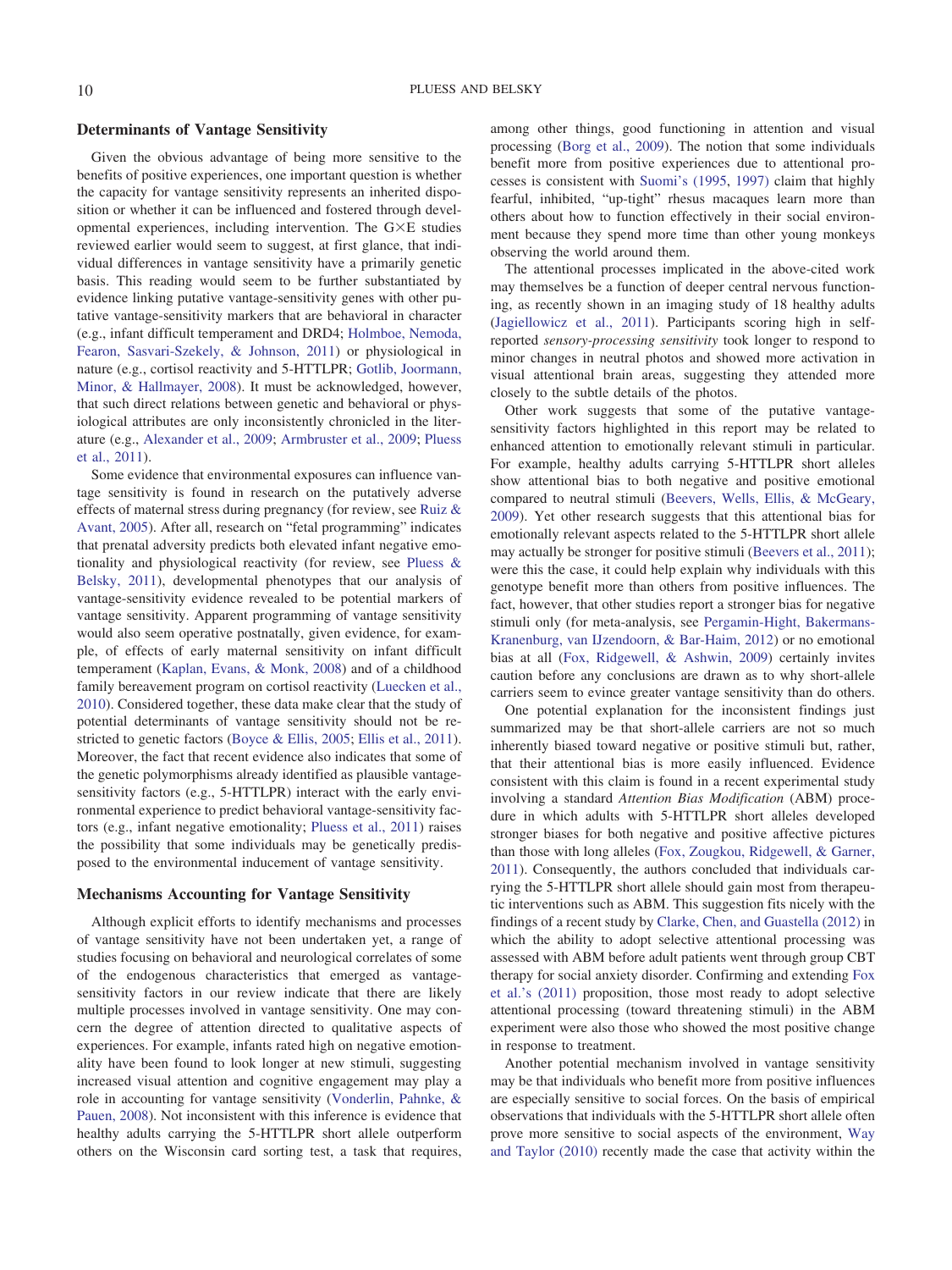serotonin system might be critically involved in setting sensitivity to social experiences. This is certainly intriguing given the fact that most of the earlier-reviewed evidence of vantage sensitivity as a function of 5-HTTLPR include positive experiences and exposures predominately of a social nature (e.g., parenting, child care, psychotherapy).

Differences in reward sensitivity may be another mechanism underlying vantage sensitivity. In an experimental study by Roiser, Rogers, Cook, and Shahakian (2006) individuals with 5-HTTLPR short alleles attended to differences in the probability of winning gambles more than those with long alleles, suggesting that the former have greater reward sensitivity. Similar results emerged for adolescents with a history of childhood inhibited temperament in an imaging study (Bar-Haim et al., 2009). Teenagers who were more behaviorally inhibited in early childhood—and thus more negatively emotional—showed more activity in reward-related brain regions in experimental conditions in which they believed that their choice of an action determined reward acquisition.

As suggested by the *Biological Sensitivity to Context* framework (Boyce & Ellis, 2005) and more recently in the *Adaptive Calibration Model* (Del Giudice, Ellis, & Shirtcliff, 2011), vantage sensitivity may also be a function of a highly reactive stress response system (e.g., high cortisol reactivity). According to this view, the stress response system plays an important role in regulating sensitivity to environmental resources. Indeed, it can be regarded as an information-acquisition device that relays to the inside of the body what is going on outside the body.

According to the *differential-susceptibility* framework (Belsky & Pluess, 2009a) as well as the concept of *sensory-processing sensitivity* (Aron & Aron, 1997; Aron et al., 2012), the primary reason why some individuals are more responsive to positive influences than others may be because they have a more sensitive central nervous system on which experiences register more easily and deeply. In a simple attempt to integrate this "neurosensitivity" claim with the empirical observations already made regarding three different categories of vantage-sensitivity factors, we speculate that specific gene variants (e.g., 5-HTTLPR short allele, DRD4 7-repeat) contribute to the increased sensitivity and responsivity of specific brain regions. The increased neurosensitivity in these brain regions then manifests itself in increased negative emotionality and physiological reactivity (Pluess, Stevens, & Belsky, in press), in part because highly sensitive individuals are easily aroused.

One brain region that seems very likely to be involved in vantage sensitivity (as well as differential susceptibility) is the amygdala, which is part of the limbic system and plays an important role in the processing of emotional stimuli (Sander, Grafman, & Zalla, 2003). Importantly—and contrary to the outdated view that the amygdala primarily functions to detect and process fearful stimuli (Adolphs et al., 1999; Davis & Whalen, 2001)—recent research shows that it responds even more strongly to positive stimuli (for meta-analysis, see Sergerie, Chochol, & Armony, 2008). It is no stretch of the imagination, then, to infer that amygdala reactivity might be one possible central nervous mechanism by which vantage sensitivity operates. Certainly consistent with this claim is evidence that amygdala reactivity is greater in individuals carrying the 5-HTTLPR short allele (Munafò, Brown, & Hariri, 2008) and in individuals with difficult infant temperament (Pérez -Edgar et al., 2007; Schwartz, Wright, Shin, Kagan, &

Rauch, 2003), both of which we have identified already as vantage-sensitivity factors.

Also important—and consistent with our contention that vantage sensitivity may be environmentally induced—is recent research chronicling effects of early environmental quality on amygdala size (Lupien et al., 2011; Tottenham et al., 2010). Regardless of whether amygdala reactivity should be conceptualized as a neurological mechanism underlying vantage sensitivity, it would be a mistake to conclude that it is the only or even necessarily most important neurological substrate of vantage sensitivity. Most likely, vantage sensitivity is the function of different central nervous mechanisms, including processes related to attention, reward sensitivity, social cognition, and the stress response system. Whether these different mechanisms represent independent and domain-specific vantage sensitivity or whether they are all a function of general vantage sensitivity, due to being associated with each other, remains to be determined.

Finally and on a related note, some vantage sensitivity factors may build over time in response to positive and supportive exposures. Consider in this regard the fact that adults with higher initial levels of vagal tone (measured as RSA), which as noted earlier is related to increased vantage sensitivity (Eisenberg et al., 2012; Obradović et al., 2010), increased in positive emotions and social connectedness more rapidly than others over a period of 9 weeks, and these increases themselves forecast further growth in vagal tone independent of baseline RSA measures (Kok & Fredrickson, 2010). In other words, the individual propensity for vantage sensitivity may increase over time as a result of exposure to positive influences— consistent with the notion of upward spiral dynamics (Fredrickson & Joiner, 2002). Given that such an upward and positive spiral could characterize some more than others, one might expect interindividual differences in vantage sensitivity to become larger over time in a positive environment. For example, individuals with high cognitive abilities (i.e., IQ) may be more likely to benefit from high quality education which then increases their cognitive abilities even further and with that the probability that they will also benefit more from future high quality education experiences.

#### **Conclusion**

There is now emerging evidence that individuals differ in their *positive* response to *beneficial* experiences and exposures. Such variation is not simply a result, at least in intervention studies, of the quality of service delivery but also a function of endogenous behavioral, physiological, and genetic— characteristics of individuals. Not until the move from diathesis-stress to differentialsusceptibility thinking, though, has this become especially apparent. As we have sought to make clear, while the vantage sensitivity concept we are formally and explicitly introducing here is indisputably related to differential susceptibility, it is not the same, just as differential susceptibility is also not the same as diathesis-stress. Whereas differential susceptibility calls attention to individual differences in developmental plasticity—for better *and* for worse—and diathesis-stress calls attention to the forworse, "dark side" only, vantage sensitivity is only about the for-better, "bright side."

This distinction raises the intriguing possibility that whereas some individuals may be disproportionately susceptible to nega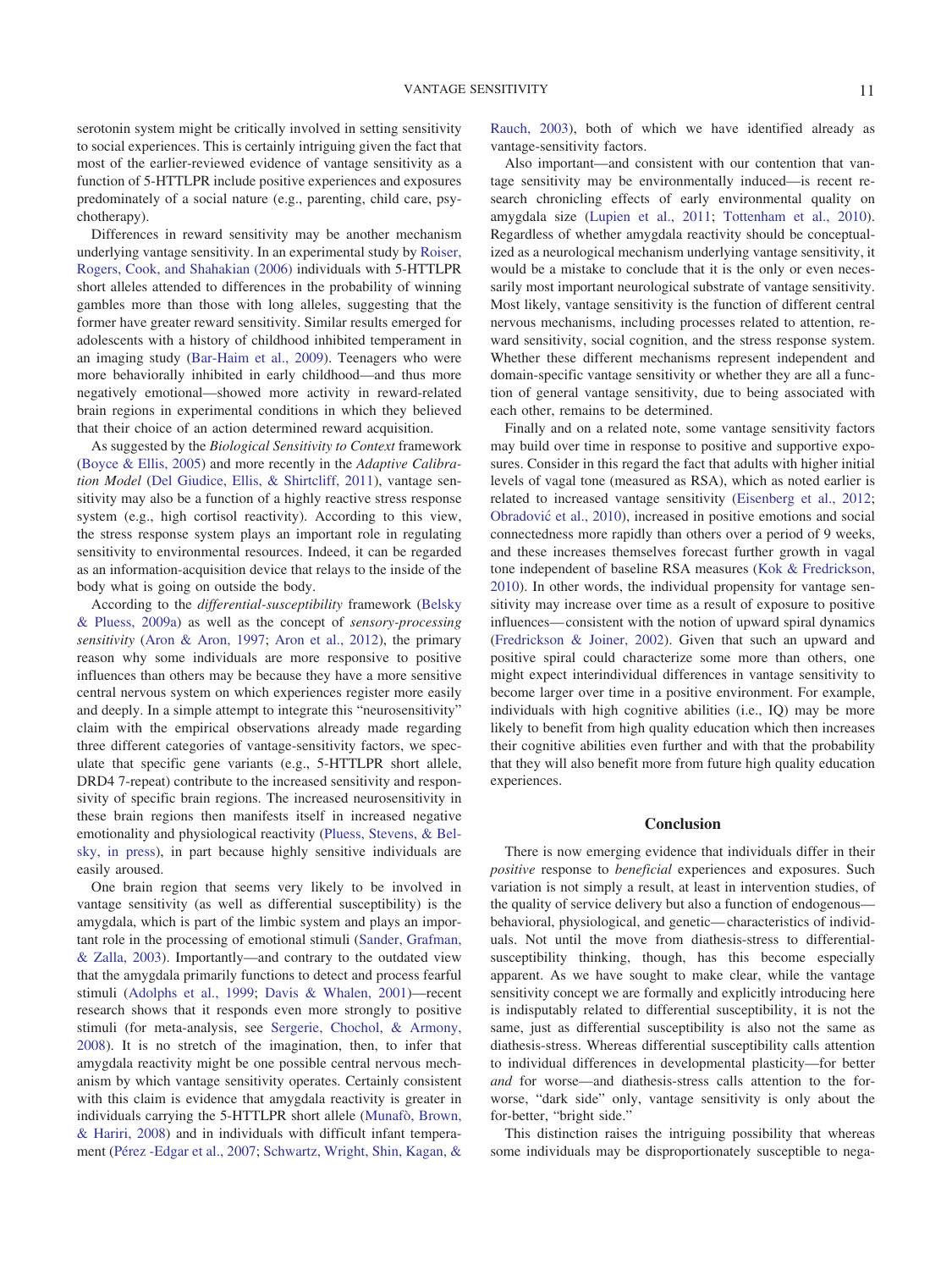tive experiences and exposures, consistent with diathesis stress, others may be disproportionately susceptible to positive environmental conditions, consistent with vantage sensitivity. Still others may be disproportionately susceptible to both— or to neither. Besides calling special attention to individual differences in response to positive experiences and providing terminology (borrowed from Manuck, 2011; Sweitzer et al., 2012) to facilitate discussion, this analysis of vantage sensitivity should stimulate researchers, perhaps especially those within the subfields of clinical and positive psychology, to pay more attention to endogenous determinants of variation in response to presumptively beneficial experiences and exposures. Failure to do so will most likely lead to misestimation of treatment effects: For those who are especially vantage sensitive, treatment effects will be *under*estimated, whereas for those who are vantage resistant they will be *over* estimated.

Clearly, more research is required to address at least two important questions related to vantage sensitivity. First and in line with an observation we made prior to reviewing empirical evidence for vantage sensitivity, the majority of existing studies do not afford determination of whether a vantage-sensitivity finding reflects simply the positive end of differential susceptibility, due to the fact that only positive components of the environment have been studied, or exclusively vantage sensitivity as defined herein, increased sensitivity to supportive but not to adverse environmental conditions. Consequently, whether a moderating factor represents a diathesis-stress-related risk factor, a vantage-sensitivity factor, or both (i.e., a general susceptibility factor) can only be determined if both the diathesis-stress and vantage sensitivity components of differential susceptibility are tested within the same study using adequate statistical procedures (Belsky, Pluess, & Widaman, 2012; Roisman et al., 2012; Widaman et al., in press). While it is possible to compare associations between naturally occurring variation in environmental quality and outcomes across *different* individuals—with some being exposed to a more negative and others to a more positive environment—it must be appreciated that it is rather challenging to carry out experimental research in which the *same* individuals are exposed to *both* negative and positive conditions as it would be very unethical to purposefully expose study participants to negative experiences. What will be called for—and remains almost completely absent even in studies of differential susceptibility—are repeated-measures investigations that evaluate the responsiveness of the same individuals—not just individuals sharing the same plasticity factors—to naturally occurring changes over time in both positive and negative environmental conditions (e.g., Verschoor & Markus, 2011). Second, future research should address whether there are psychological, behavioral, or neurobiological mechanisms that are specific to vantage sensitivity.

It is not difficult to imagine the practical benefits that might accrue from the theoretically anticipated discovery of such variation in response to treatments intended to benefit children, parents, and others, be those treatments intended to remediate problems, prevent them from developing in the first place or becoming worse, or promote positive functioning. After all, if one could identify in advance— due to explicit consideration of vantage sensitivity—those most likely to benefit from a treatment or intervention and the endogenous resistance factors most likely to undermine service effectiveness, then that service could perhaps be provided on a more efficient basis. Consider in this regard not just the financial cost of endeavoring to enhance the functioning of someone who evidence indicates is unlikely to benefit— or at least not to the degree of others— but also the disappointment experienced by such recipients and their service providers.

On the basis of the notion—as of yet untested—that vantage sensitivity might be domain specific, the preceding discussion should not be regarded as inherently pessimistic vis-à-vis those who seem to be vantage resistant and thus unlikely to benefit from a particular treatment. If vantage-sensitivity resistance factors undermining treatment efficacy could be identified, then it might prove possible to match individuals to particular treatments. But if such an effort is going to succeed, one must first begin with the notion of vantage sensitivity and, as a result, entertain promotive and resistance factors when planning and providing a service. Although it is not news to argue that different people may require different treatments to achieve the same outcome—whether that be the amelioration of some problem or the promotion of some valued outcome—we have until recently lacked theory and evidence regarding what endogenous factors might matter in this regard. Just to be clear here, the range of treatments we are considering extends well beyond those provided in clinical settings to "patients" and "clients," and thus includes widely utilized routine child care, educational, and other services.

A final and related point concerns whether vantage sensitivity itself can be directly influenced through intervention. Evidence cited earlier suggesting that some vantage-sensitivity factors are shaped by early environmental influences certainly suggests that this might be possible. If so, efficacy of existing psychological interventions and services might be increased drastically by interventions that target the promotion of vantage sensitivity.

In conclusion, vantage sensitivity provides a new concept for the ubiquitous observation that individuals differ generally in their response to positive experiences. Application of vantage sensitivity reasoning to clinical, developmental, and educational psychology may significantly enhance the person-environment fit for a variety of interventions and services, eventually maximizing efficacy on an individual basis.

#### **References**

- Adolphs, R., Tranel, D., Hamann, S., Young, A. W., Calder, A. J., Phelps, E. A., . . . Damasio, A. R. (1999). Recognition of facial emotion in nine individuals with bilateral amygdala damage. *Neuropsychologia, 37,* 1111–1117. doi:10.1016/S0028-3932(99)00039-1
- Alexander, N., Kuepper, Y., Schmitz, A., Osinsky, R., Kozyra, E., & Hennig, J. (2009). Gene-environment interactions predict cortisol responses after acute stress: Implications for the etiology of depression. *Psychoneuroendocrinology, 34,* 1294 –1303. doi:10.1016/j.psyneuen .2009.03.017
- Armbruster, D., Mueller, A., Moser, D. A., Lesch, K. P., Brocke, B., & Kirschbaum, C. (2009). Interaction effect of D4 dopamine receptor gene and serotonin transporter promoter polymorphism on the cortisol stress response. *Behavioral Neuroscience, 123,* 1288 –1295. doi:10.1037/ a0017615
- Aron, E. N., & Aron, A. (1997). Sensory-processing sensitivity and its relation to introversion and emotionality. *Journal of Personality and Social Psychology, 73,* 345–368. doi:10.1037/0022-3514.73.2.345
- Aron, E. N., Aron, A., & Davies, K. M. (2005). Adult shyness: The interaction of temperamental sensitivity and an adverse childhood envi-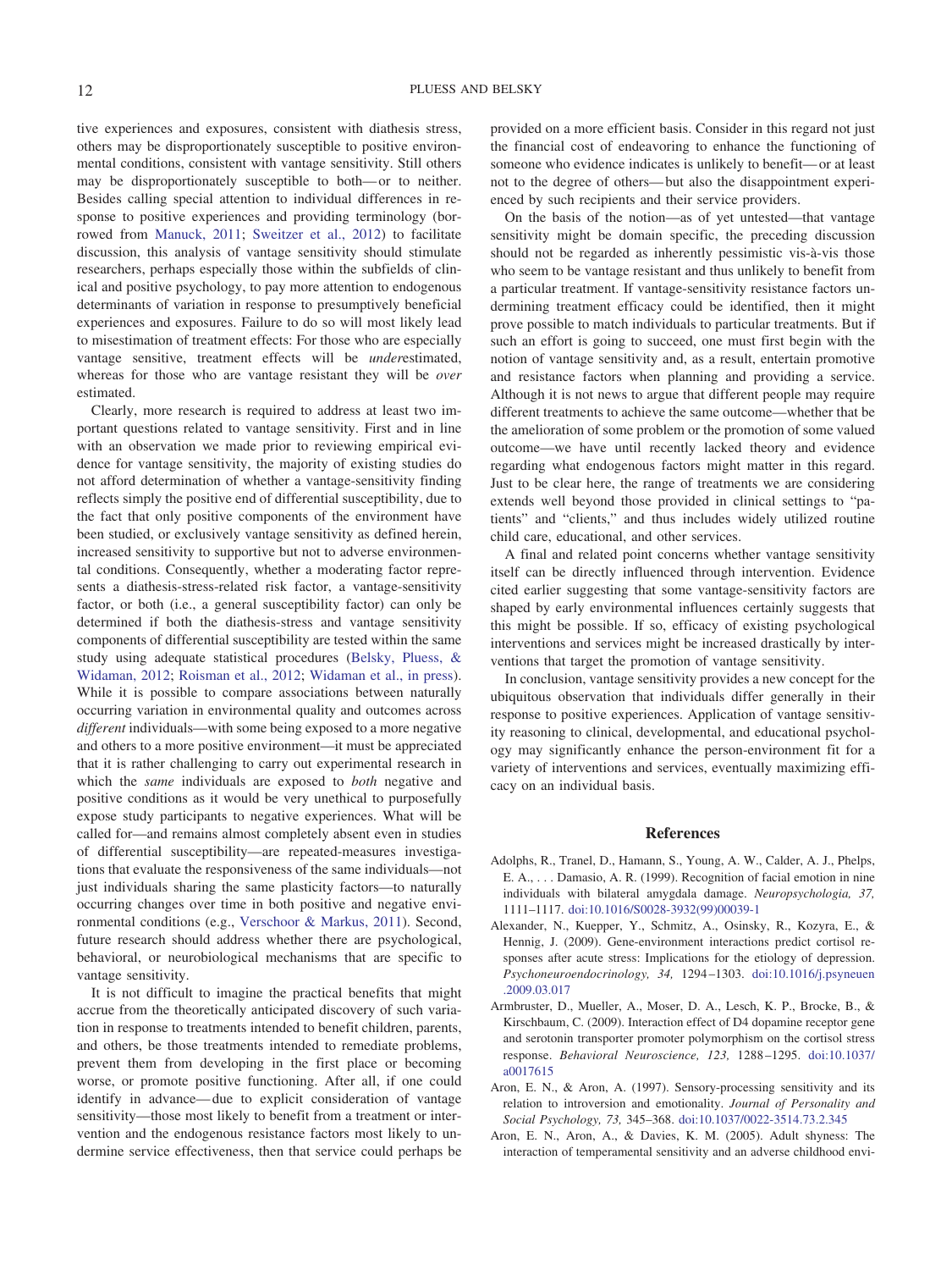ronment. *Personality and Social Psychology Bulletin, 31,* 181–197. doi:10.1177/0146167204271419

- Aron, E. N., Aron, A., & Jagiellowicz, J. (2012). Sensory processing sensitivity: A review in the light of the evolution of biological responsivity. *Personality and Social Psychology Review, 16,* 262–282. doi: 10.1177/1088868311434213
- Bakermans-Kranenburg, M. J., & van IJzendoorn, M. H. (2006). Geneenvironment interaction of the dopamine D4 receptor (DRD4) and observed maternal insensitivity predicting externalizing behavior in preschoolers. *Developmental Psychobiology, 48,* 406 – 409. doi:10.1002/ dev.20152
- Bakermans-Kranenburg, M. J., & van IJzendoorn, M. H. (2011). Differential susceptibility to rearing environment depending on dopaminerelated genes: New evidence and a meta-analysis. *Development and Psychopathology, 23,* 39 –52. doi:10.1017/S0954579410000635
- Bakermans-Kranenburg, M. J., van IJzendoorn, M. H., Pijlman, F. T., Mesman, J., & Juffer, F. (2008). Experimental evidence for differential susceptibility: Dopamine D4 receptor polymorphism (DRD4 VNTR) moderates intervention effects on toddlers' externalizing behavior in a randomized controlled trial. *Developmental Psychology, 44,* 293–300. doi:10.1037/0012-1649.44.1.293
- Bar-Haim, Y., Fox, N. A., Benson, B., Guyer, A. E., Williams, A., Nelson, E. E., . . . Ernst, M. (2009). Neural correlates of reward processing in adolescents with a history of inhibited temperament. *Psychological Science, 20,* 1009 –1018. doi:10.1111/j.1467-9280.2009.02401.x
- Beevers, C. G., Marti, C. N., Lee, H. J., Stote, D. L., Ferrell, R. E., Hariri, A. R., & Telch, M. J. (2011). Associations between serotonin transporter gene promoter region (5-HTTLPR) polymorphism and gaze bias for emotional information. *Journal of Abnormal Psychology, 120,* 187–197. doi:10.1037/a0022125
- Beevers, C. G., Wells, T. T., Ellis, A. J., & McGeary, J. E. (2009). Association of the serotonin transporter gene promoter region (5- HTTLPR) polymorphism with biased attention for emotional stimuli. *Journal of Abnormal Psychology, 118,* 670 – 681. doi:10.1037/a0016198
- Belsky, J. (1997). Theory testing, effect-size evaluation, and differential susceptibility to rearing influence: The case of mothering and attachment. *Child Development, 68,* 598 – 600. doi:10.2307/1132110
- Belsky, J. (2005). Differential susceptibility to rearing influences: An evolutionary hypothesis and some evidence. In B. Ellis & D. Bjorklund (Eds.), *Origins of the social mind: Evolutionary psychology and child development* (pp. 139 –163). New York, NY: Guilford Press.
- Belsky, J., Bakermans-Kranenburg, M. J., & van IJzendoorn, M. H. (2007). For better and for worse: Differential susceptibility to environmental influences. *Current Directions in Psychological Science, 16,* 300 –304. doi:10.1111/j.1467-8721.2007.00525.x
- Belsky, J., Hsieh, K. H., & Crnic, K. (1998). Mothering, fathering, and infant negativity as antecedents of boys' externalizing problems and inhibition at age 3 years: Differential susceptibility to rearing experience? *Development and Psychopathology, 10,* 301–319. doi:10.1017/ S095457949800162X
- Belsky, J., Jonassaint, C., Pluess, M., Stanton, M., Brummett, B., & Williams, R. (2009). Vulnerability genes or plasticity genes? *Molecular Psychiatry, 14,* 746 –754. doi:10.1038/mp.2009.44
- Belsky, J., & Pluess, M. (2009a). Beyond diathesis-stress: Differential susceptibility to environmental influences. *Psychological Bulletin, 135,* 885–908. doi:10.1037/a0017376
- Belsky, J., & Pluess, M. (2009b). The nature (and nurture?) of plasticity in early human development. *Perspectives on Psychological Science, 4,* 345–351. doi:10.1111/j.1745-6924.2009.01136.x
- Belsky, J., & Pluess, M. (in press). Genetic moderation of early child care effects on behavior problems and social competence across childhood: A developmental analysis. *Child Development*.
- Belsky, J., Pluess, M., & Widaman, K. F. (2012). *Confirmatory and competitive evaluation of alternative gene-environment interaction hypotheses*. Manuscript submitted for publication.
- Belsky, J., Steinberg, L., & Draper, P. (1991). Childhood experience, interpersonal development, and reproductive strategy: And evolutionary theory of socialization. *Child Development*, 62, 647-670. doi:10.2307/ 1131166
- Borg, J., Henningsson, S., Saijo, T., Inoue, M., Bah, J., Westberg, L., ... Farde, L. (2009). Serotonin transporter genotype is associated with cognitive performance but not regional 5-HT1A receptor binding in humans. *International Journal of Neuropsychopharmacology, 12,* 783– 792. doi:10.1017/S1461145708009759
- Boyce, W. T., Chesney, M., Alkon, A., Tschann, J. M., Adams, S., Chesterman, B.,... Wara, D. (1995). Psychobiologic reactivity to stress and childhood respiratory illnesses: Results of two prospective studies. *Psychosomatic Medicine, 57,* 411– 422.
- Boyce, W. T., & Ellis, B. J. (2005). Biological sensitivity to context: I. An evolutionary-developmental theory of the origins and functions of stress reactivity. *Development and Psychopathology, 17,* 271–301. doi: 10.1017/S0954579405050145
- Cameron, N. M., Champagne, F. A., Parent, C., Fish, E. W., Ozaki-Kuroda, K., & Meaney, M. J. (2005). The programming of individual differences in defensive responses and reproductive strategies in the rat through variations in maternal care. *Neuroscience and Biobehavioral Reviews,* 29, 843– 865. doi:10.1016/j.neubiorev.2005.03.022
- Caspi, A., Sugden, K., Moffitt, T. E., Taylor, A., Craig, I. W., Harrington, H., . . . Poulton, R. (2003). Influence of life stress on depression: Moderation by a polymorphism in the 5-HTT gene. *Science, 301,* 386 – 389. doi:10.1126/science.1083968
- Cassidy, J., Woodhouse, S. S., Sherman, L. J., Stupica, B., & Lejuez, C. W. (2011). Enhancing infant attachment security: An examination of treatment efficacy and differential susceptibility. *Development and Psychopathology, 23,* 131–148. doi:10.1017/S0954579410000696
- Cicchetti, D., & Garmezy, N. (1993). Prospects and promises in the study of resilience. *Development and Psychopathology, 5,* 497–502. doi: 10.1017/S0954579400006118
- Clarke, P. J., Chen, N. T., & Guastella, A. J. (2012). Prepared for the best: Readiness to modify attentional processing and reduction in anxiety vulnerability in response to therapy. *Emotion*. doi:10.1037/a0025592
- Clasen, P. C., Wells, T. T., Knopik, V. S., McGeary, J. E., & Beevers, C. G. (2011). 5-HTTLPR and BDNF Val66Met polymorphisms moderate effects of stress on rumination. *Genes, Brain & Behavior, 10,* 740 –746. doi:10.1111/j.1601-183X.2011.00715.x
- Cummings, E. M., El-Sheikh, M., Kouros, C. D., & Keller, P. S. (2007). Children's skin conductance reactivity as a mechanism of risk in the context of parental depressive symptoms. *Journal of Child Psychology and Psychiatry, 48,* 436 – 445. doi:10.1111/j.1469-7610.2006.01713.x
- Davis, M., & Whalen, P. J. (2001). The amygdala: Vigilance and emotion. *Molecular Psychiatry, 6,* 13–34. doi:10.1038/sj.mp.4000812
- Del Giudice, M., Ellis, B. J., & Shirtcliff, E. A. (2011). the adaptive calibration model of stress responsivity. *Neuroscience and Biobehavioral Reviews, 35,* 1562–1592. doi:10.1016/j.neubiorev.2010.11.007
- DeRubeis, R. J., Hollon, S. D., Amsterdam, J. D., Shelton, R. C., Young, P. R., Salomon, R. M.,... Gallop, R. (2005). Cognitive therapy vs medications in the treatment of moderate to severe depression. *Archives of General Psychiatry, 62,* 409 – 416. doi:10.1001/archpsyc.62.4.409
- Dick, D. M., Meyers, J. L., Latendresse, S. J., Creemers, H. E., Lansford, J. E., Pettit, G. S.,... Huizink, A. C. (2011). CHRM2, parental monitoring, and adolescent externalizing behavior: Evidence for geneenvironment interaction. *Psychological Science*, 22, 481-489. doi: 10.1177/0956797611403318
- Dinkel, A., Herschbach, P., Berg, P., Waadt, S., Duran, G., Engst-Hastreiter, U., ... Book, K. (2012). Determinants of long-term response to group therapy for dysfunctional fear of progression in chronic dis-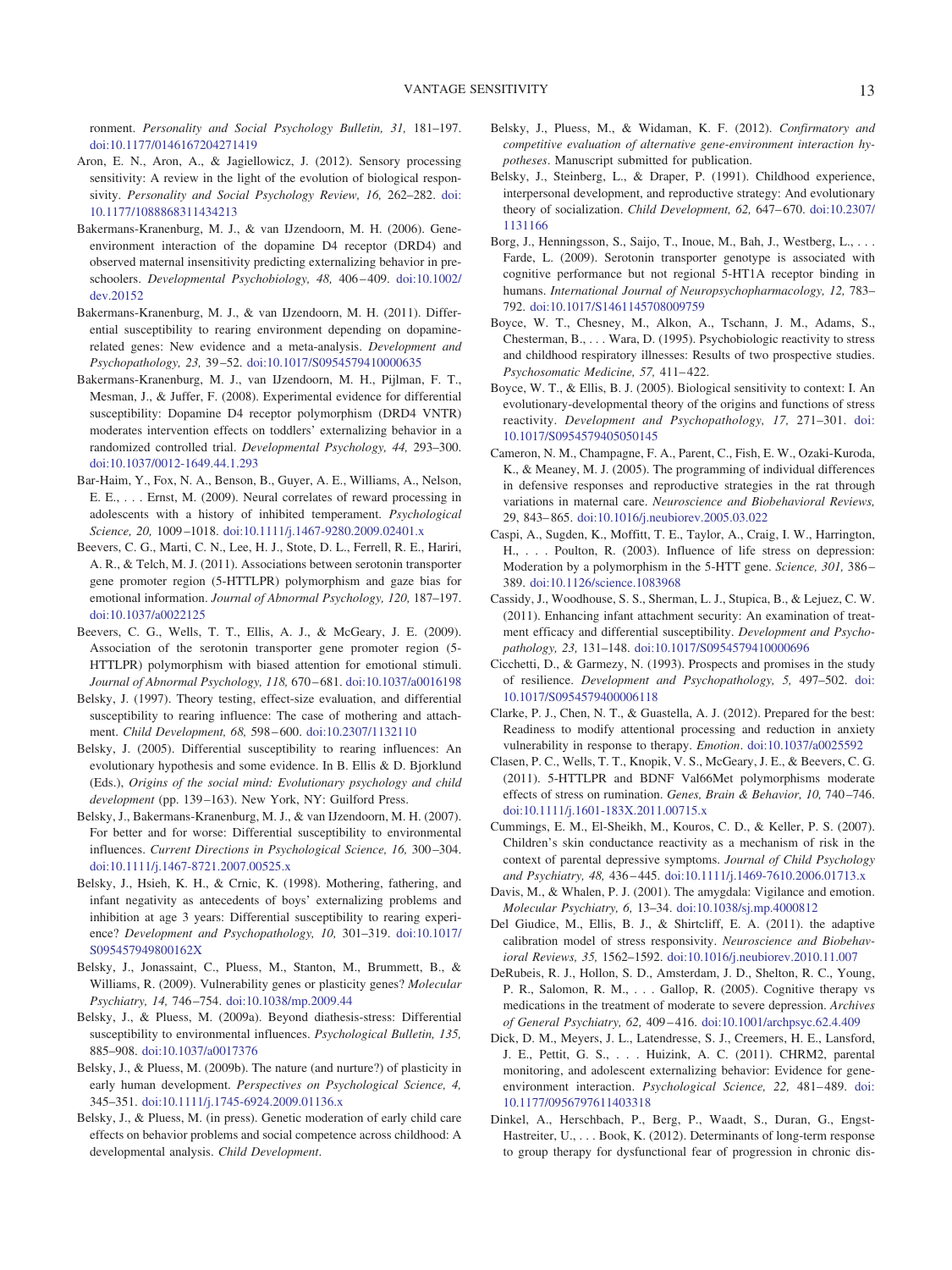eases. *Behavioral Medicine, 38,* 1–5. doi:10.1080/08964289.2011 .640364

- Drury, S. S., Gleason, M. M., Theall, K. P., Smyke, A. T., Nelson, C. A., Fox, N. A., & Zeanah, C. H. (2012). Genetic sensitivity to the caregiving context: The influence of 5httlpr and BDNF val66met on indiscriminate social behavior. *Physiology & Behavior, 106,* 728 –735. doi:10.1016/j .physbeh.2011.11.014
- Eisenberg, N., Sulik, M. J., Spinrad, T. L., Edwards, A., Eggum, N. D., Liew, J.,... Hart, D. (2012). Differential susceptibility and the early development of aggression: Interactive effects of respiratory sinus arrhythmia and environmental quality. *Developmental Psychology*. doi: 10.1037/a0026518
- Eley, T. C., Hudson, J. L., Creswell, C., Tropeano, M., Lester, K. J., Cooper, P.,... Collier, D. A. (2012). Therapygenetics: The 5HTTLPR and response to psychological therapy. *Molecular Psychiatry, 17,* 236 – 237. doi:10.1038/mp.2011.132
- Ellis, B. J., & Boyce, W. T. (2011). Differential susceptibility to the environment: Toward an understanding of sensitivity to developmental experiences and context. *Development and Psychopathology, 23,* 1–5. doi:10.1017/S095457941000060X
- Ellis, B. J., Boyce, W. T., Belsky, J., Bakermans-Kranenburg, M. J., & van IJzendoorn, M. H. (2011). Differential susceptibility to the environment: An evolutionary–neurodevelopmental theory. *Development and Psychopathology, 23,* 7–28. doi:10.1017/S0954579410000611
- Faraone, S. V., Doyle, A. E., Mick, E., & Biederman, J. (2001). Metaanalysis of the association between the 7-repeat allele of the dopamine D(4) receptor gene and attention deficit hyperactivity disorder. *The American Journal of Psychiatry, 158,* 1052–1057. doi:10.1176/appi.ajp .158.7.1052
- Forbes, E. E., Stepp, S. D., Dahl, R. E., Ryan, N. D., Whalen, D., Axelson, D. A., . . . Silk, J. S. (2012). Real-world affect and social context as predictors of treatment response in child and adolescent depression and anxiety: An ecological momentary assessment study. *Journal of Child and Adolescent Psychopharmacology, 22,* 37– 47. doi:10.1089/cap.2011 .0085
- Fox, E., Ridgewell, A., & Ashwin, C. (2009). Looking on the bright side: Biased attention and the human serotonin transporter gene. *Proceedings of the Royal Society: B. Biological Sciences, 276,* 1747–1751. doi: 10.1098/rspb.2008.1788
- Fox, E., Zougkou, K., Ridgewell, A., & Garner, K. (2011). The serotonin transporter gene alters sensitivity to attention bias modification: Evidence for a plasticity gene. *Biological Psychiatry, 70,* 1049 –1054. doi:10.1016/j.biopsych.2011.07.004
- Fredrickson, B. L., & Joiner, T. (2002). Positive emotions trigger upward spirals toward emotional well-being. *Psychological Science, 13,* 172– 175. doi:10.1111/1467-9280.00431
- Gable, S. L., & Haidt, J. (2005). What (and why) is positive psychology. *Review of General Psychology, 9,* 103–110. doi:10.1037/1089-2680.9.2 .103
- Garmezy, N. (1991). Resilience in children's adaptation to negative life events and stressed environments. *Pediatric Annals, 20,* 459 – 466.
- Ginsburg, G. S., Kendall, P. C., Sakolsky, D., Compton, S. N., Piacentini, J., Albano, A. M.,... March, J. (2011). Remission after acute treatment in children and adolescents with anxiety disorders: Findings from the CAMS. *Journal of Consulting and Clinical Psychology, 79,* 806 – 813. doi:10.1037/a0025933
- Gotlib, I. H., Joormann, J., Minor, K. L., & Hallmayer, J. (2008). HPA axis reactivity: A mechanism underlying the associations among 5-HTTLPR, stress, and depression. *Biological Psychiatry, 63,* 847– 851. doi:10.1016/ j.biopsych.2007.10.008
- Hankin, B. L., Nederhof, E., Oppenheimer, C. W., Jenness, J., Young, J. F., Abela, J. R. Z.,... Oldehinkel, A. J. (2011). Differential susceptibility in youth: Evidence that  $5$ -HTTLPR  $\times$  positive parenting is associated

with positive affect 'for better and worse'. *Translational Psychiatry, 1,* e44. doi:10.1038/tp.2011.44

- Held, B. S. (2004). The negative side of positive psychology. *Journal of Humanistic Psychology, 44,* 9 – 46. doi:10.1177/0022167803259645
- Holmboe, K., Nemoda, Z., Fearon, R. M., Sasvari-Szekely, M., & Johnson, M. H. (2011). Dopamine D4 receptor and serotonin transporter gene effects on the longitudinal development of infant temperament. *Genes, Brain & Behavior, 10,* 513–522. doi:10.1111/j.1601-183X.2010.00669.x
- Homberg, J. R., & Lesch, K. P. (2011). Looking on the bright side of serotonin transporter gene variation. *Biological Psychiatry, 69,* 513–519. doi:10.1016/j.biopsych.2010.09.024
- Houghton Mifflin. (2000). *The American heritage dictionary of the English language* (4th ed.). Boston, MA: Houghton Mifflin.
- Jagiellowicz, J., Xu, X., Aron, A., Aron, E., Cao, G., Feng, T., & Weng, X. (2011). The trait of sensory processing sensitivity and neural responses to changes in visual scenes. *Social Cognitive and Affective Neuroscience, 6,* 38 – 47. doi:10.1093/scan/nsq001
- Kaplan, L. A., Evans, L., & Monk, C. (2008). Effects of mothers' prenatal psychiatric status and postnatal caregiving on infant biobehavioral regulation: Can prenatal programming be modified? *Early Human Development, 84,* 249 –256. doi:10.1016/j.earlhumdev.2007.06.004
- Karg, K., Burmeister, M., Shedden, K., & Sen, S. (2011). The serotonin transporter promoter variant (5-HTTLPR), stress, and depression metaanalysis revisited: Evidence of genetic moderation. *Archives of General Psychiatry, 68,* 444 – 454. doi:10.1001/archgenpsychiatry.2010.189
- Kegel, C. A. T., Bus, A. G., & van IJzendoorn, M. H. (2011). Differential susceptibility in early literacy instruction through computer games: The role of the dopamine D4 receptor gene (DRD4). *Mind, Brain, and Education, 5,* 71–78. doi:10.1111/j.1751-228X.2011.01112.x
- Kennard, B., Silva, S., Vitiello, B., Curry, J., Kratochvil, C., Simons, A., . . . March, J. (2006). Remission and residual symptoms after short-term treatment in the Treatment of Adolescents With Depression Study (TADS). *Journal of the American Academy of Child & Adolescent Psychiatry, 45,* 1404 –1411. doi:10.1097/01.chi.0000242228.75516.21
- Kim, S., & Kochanska, G. (2012). Child temperament moderates effects of parent– child mutuality on self-regulation: A relationship-based path for emotionally negative infants. *Child Development, 83,* 1275–1289. doi: 10.1111/j.1467-8624.2012.01778.x
- Kluger, A. N., Siegfried, Z., & Ebstein, R. P. (2002). A meta-analysis of the association between DRD4 polymorphism and novelty seeking. *Molecular Psychiatry, 7,* 712–717. doi:10.1038/sj.mp.4001082
- Knafo, A., Israel, S., & Ebstein, R. P. (2011). Heritability of children's prosocial behavior and differential susceptibility to parenting by variation in the dopamine receptor D4 gene. *Development and Psychopathology, 23,* 53– 67. doi:10.1017/S0954579410000647
- Kochanska, G., Kim, S., Barry, R. A., & Philibert, R. A. (2011). Children's genotypes interact with maternal responsive care in predicting children's competence: Diathesis-stress or differential susceptibility? *Development and Psychopathology, 23,* 605– 616. doi:10.1017/S0954579411000071
- Kok, B. E., & Fredrickson, B. L. (2010). Upward spirals of the heart: Autonomic flexibility, as indexed by vagal tone, reciprocally and prospectively predicts positive emotions and social connectedness. *Biological Psychology, 85,* 432– 436. doi:10.1016/j.biopsycho.2010.09.005
- Kuepper, Y., Wielpuetz, C., Alexander, N., Mueller, E., Grant, P., & Hennig, J. (2012). 5-HTTLPR S-Allele: A genetic plasticity factor regarding the effects of life events on personality? *Genes, Brain & Behavior*. doi:10.1111/j.1601-183X.2012.00783.x
- Lazarus, R. S. (2003). Does the positive psychology movement have legs? *Psychological Inquiry, 14,* 93–109. doi:10.1207/S15327965PLI1402\_02
- Linley, P. A., Joseph, S., Harrington, S., & Wood, A. M. (2006). Positive psychology: Past, present, and (possible) future. *The Journal of Positive Psychology, 1,* 3–16. doi:10.1080/17439760500372796
- Lopez, S. J., & Snyder, C. R. (Eds.). (2011). *The oxford handbook of positive psychology*. New York, NY: Oxford University Press.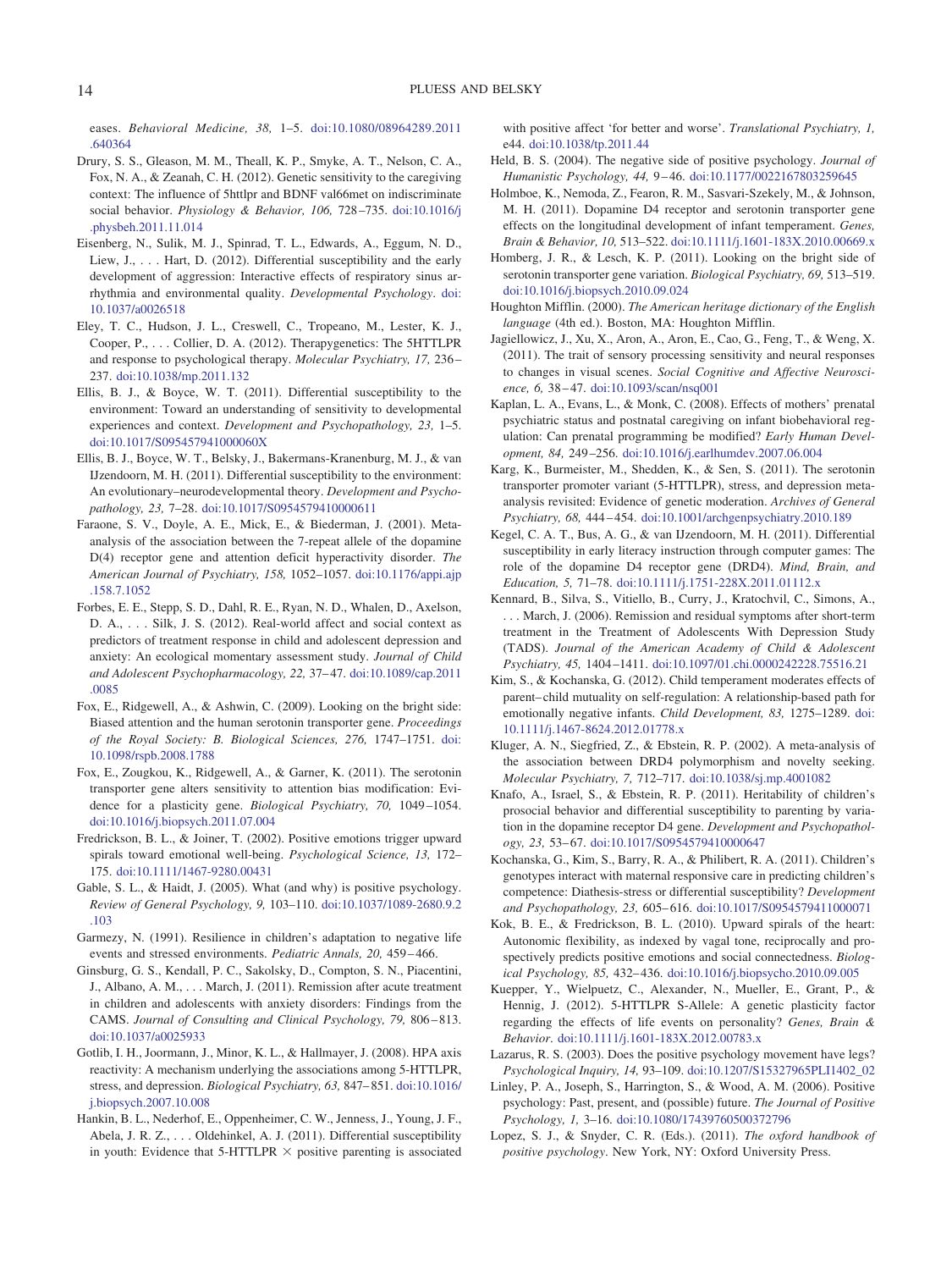- Luecken, L. J., Hagan, M. J., Sandler, I. N., Tein, J. Y., Ayers, T. S., & Wolchik, S. A. (2010). Cortisol levels 6-years after participation in the Family Bereavement Program. *Psychoneuroendocrinology, 35,* 785– 789. doi:10.1016/j.psyneuen.2009.11.002
- Lupien, S. J., Parent, S., Evans, A. C., Tremblay, R. E., Zelazo, P. D., Corbo, V.,... Seguin, J. R. (2011). Larger amygdala but no change in hippocampal volume in 10-year-old children exposed to maternal depressive symptomatology since birth. *Proceedings of the National Academy of Sciences of the United States of America, 108,* 14324 –14329. doi:10.1073/pnas.1105371108
- Luthar, S. S. (2006). Resilience in development: A synthesis of research across five decades. In D. Cicchetti & D. J. Cohen (Eds.), *Developmental psychopathology: Vol. 3. Risk, disorder, and adaptation* (2nd ed., pp. 739 –795). Hoboken, NJ: Wiley.
- Luthar, S. S., Cicchetti, D., & Becker, B. (2000). The construct of resilience: A critical evaluation and guidelines for future work. *Child Development, 71,* 543–562. doi:10.1111/1467-8624.00164
- Manuck, S. B. (2011). *Delay discounting covaries with childhood socioeconomic status as a function of genetic variation in the dopamine D4 receptor (DRD4*). Paper presented at the Society for Research in Child Development, Montreal, Quebec, Canada.
- Masten, A. S., Hubbard, J. J., Gest, S. D., Tellegen, A., Garmezy, N., & Ramirez, M. (1999). Competence in the context of adversity: Pathways to resilience and maladaptation from childhood to late adolescence. *Development and Psychopathology, 11,* 143–169. doi:10.1017/ S0954579499001996
- Masten, A. S., & Obradović, J. (2006). Competence and resilience in development. *Annals of the New York Academy of Sciences, 1094,* 13–27. doi:10.1196/annals.1376.003
- Monroe, S. M., & Simons, A. D. (1991). Diathesis-stress theories in the context of life stress research: Implications for the depressive disorders. *Psychological Bulletin, 110,* 406 – 425. doi:10.1037/0033-2909.110.3 .406
- Munafò, M. R., Brown, S. M., & Hariri, A. R. (2008). Serotonin transporter (5-HTTLPR) genotype and amygdala activation: A meta-analysis. *Biological Psychiatry, 63,* 852– 857. doi:10.1016/j.biopsych.2007.08.016
- Munafò, M. R., Freimer, N. B., Ng, W., Ophoff, R., Veijola, J., Miettunen, J., . . . Flint, J. (2009). 5-HTTLPR genotype and anxiety-related personality traits: A meta-analysis and new data. *American Journal of Medical Genetics: Part B. Neuropsychiatric Genetics, 150,* 271–281. doi:10.1002/ajmg.b.30808
- Nakamura, M., Ueno, S., Sano, A., & Tanabe, H. (2000). The human serotonin transporter gene linked polymorphism (5-HTTLPR) shows 10 novel allelic variants. *Molecular Psychiatry, 5,* 32–38. doi:10.1038/sj .mp.4000698
- NICHD Early Child Care Research Network. (2005). *Child care and child development: Results of the NICHD Study of Early Child Care and Youth Development*. New York, NY: Guilford Press.
- Obradović, J., & Boyce, W. T. (2009). Individual differences in behavioral, physiological, and genetic sensitivities to contexts: Implications for development and adaptation. *Developmental Neuroscience, 31,* 300 – 308. doi:10.1159/000216541
- Obradovic, J., Bush, N. R., Stamperdahl, J., Adler, N. E., & Boyce, W. T. ´ (2010). Biological sensitivity to context: The interactive effects of stress reactivity and family adversity on socio-emotional behavior and school readiness. *Child Development, 81,* 270 –289. doi:10.1111/j.1467-8624 .2009.01394.x
- Pérez-Edgar, K., Roberson-Nay, R., Hardin, M. G., Poeth, K., Guyer, A. E., Nelson, E. E.,... Ernst, M. (2007). Attention alters neural responses to evocative faces in behaviorally inhibited adolescents. *NeuroImage, 35,* 1538 –1546. doi:10.1016/j.neuroimage.2007.02.006
- Pergamin-Hight, L., Bakermans-Kranenburg, M. J., van IJzendoorn, M. H., & Bar-Haim, Y. (2012). Variations in the promoter region of the serotonin transporter gene and biased attention for emotional informa-

tion: A meta-analysis. *Biological Psychiatry, 71,* 373–379. doi:10.1016/ j.biopsych.2011.10.030

- Plomin, R., & Daniels, D. (1987). Why are children in the same family so different from one another? *Behavioral and Brain Sciences, 10,* 1–16. doi:10.1017/S0140525X00055941
- Pluess, M., & Belsky, J. (2009). Differential susceptibility to rearing experience: The case of childcare. *Journal of Child Psychology and Psychiatry, 50,* 396 – 404. doi:10.1111/j.1469-7610.2008.01992.x
- Pluess, M., & Belsky, J. (2010). Differential susceptibility to parenting and quality child care. *Developmental Psychology, 46,* 379 –390. doi: 10.1037/a0015203
- Pluess, M., & Belsky, J. (2011). Prenatal programming of postnatal plasticity? *Development and Psychopathology, 23,* 29 –38. doi:10.1017/ S0954579410000623
- Pluess, M., Belsky, J., Way, B. M., & Taylor, S. E. (2010). 5-HTTLPR moderates effects of life events on neuroticism: Differential susceptibility to environmental influences. *Progress in Neuro-Psychopharmacology & Biological Psychiatry, 34,* 1070 –1074. doi: 10.1016/j.pnpbp.2010.05.028
- Pluess, M., & Boniwell, I. (2012). *High sensitive personality moderates responsivity to positive effects of a school-based resilience-promoting intervention*. Manuscript in preparation.
- Pluess, M., Boniwell, I., Hefferon, K., & Tunariu, A. (2012). *Evaluation of a school-based resilience-promoting intervention in a high-risk population in England: A controlled mixed methods trial*. Manuscript in preparation.
- Pluess, M., Bosman, A., Bakker, J., Wald, S., Aron, A., & Aron, E. (2012). *The Highly Sensitive Child Questionnaire*. Manuscript in preparation.
- Pluess, M., Stevens, S., & Belsky, J. (in press). Differential susceptibility: developmental and evolutionary mechanisms of gene and environment interactions. In M. Legerstee, D. W. Haley, & M. H. Bornstein (Eds.), *Developing infant mind: Integrating biology and experience*. New York, NY: Guilford Press.
- Pluess, M., Velders, F. P., Belsky, J., van IJzendoorn, M. H., Bakermans-Kranenburg, M. J., Jaddoe, V. W.,... Tiemeier, H. (2011). Serotonin transporter polymorphism moderates effects of prenatal maternal anxiety on infant negative emotionality. *Biological Psychiatry, 69,* 520 –525. doi:10.1016/j.biopsych.2010.10.006
- Poehlmann, J., Schwichtenberg, A. J., Shlafer, R. J., Hahn, E., Bianchi, J. P., & Warner, R. (2011). Emerging self-regulation in toddlers born preterm or low birth weight: Differential susceptibility to parenting? *Development and Psychopathology, 23,* 177–193. doi:10.1017/ S0954579410000726
- Preacher, K. J., Curran, P. J., & Bauer, D. J. (2006). Computational tools for probing interactions in multiple linear regressions, multilevel modeling, and latent curve analysis. *Journal of Educational and Behavioral Statistics, 31,* 437– 448. doi:10.3102/10769986031004437
- Ramchandani, P. G., van IJzendoorn, M. H., & Bakermans-Kranenburg, M. J. (2010). Differential susceptibility to fathers' care and involvement: The moderating effect of infant reactivity. *Family Science, 1,* 93–101. doi:10.1080/19424621003599835
- Risch, N., Herrell, R., Lehner, T., Liang, K. Y., Eaves, L., Hoh, J.,... Merikangas, K. R. (2009). Interaction between the serotonin transporter gene (5-HTTLPR), stressful life events, and risk of depression: A meta-analysis. *JAMA: Journal of the American Medical Association, 301,* 2462–2471. doi:10.1001/jama.2009.878
- Robbins, T. W., & Everitt, B. J. (1999). Motivation and reward. In M. J. Zigmond, S. C. Bloom, S. C. Landis, J. L. Roberts, & L. R. Squire (Eds.), *Fundamental neuroscience* (pp. 1245–1260). San Diego, CA: Academic Press.
- Roiser, J. P., Rogers, R. D., Cook, L. J., & Sahakian, B. J. (2006). The effect of polymorphism at the serotonin transporter gene on decisionmaking, memory and executive function in ecstasy users and controls. *Psychopharmacology, 188,* 213–227. doi:10.1007/s00213-006-0495-z